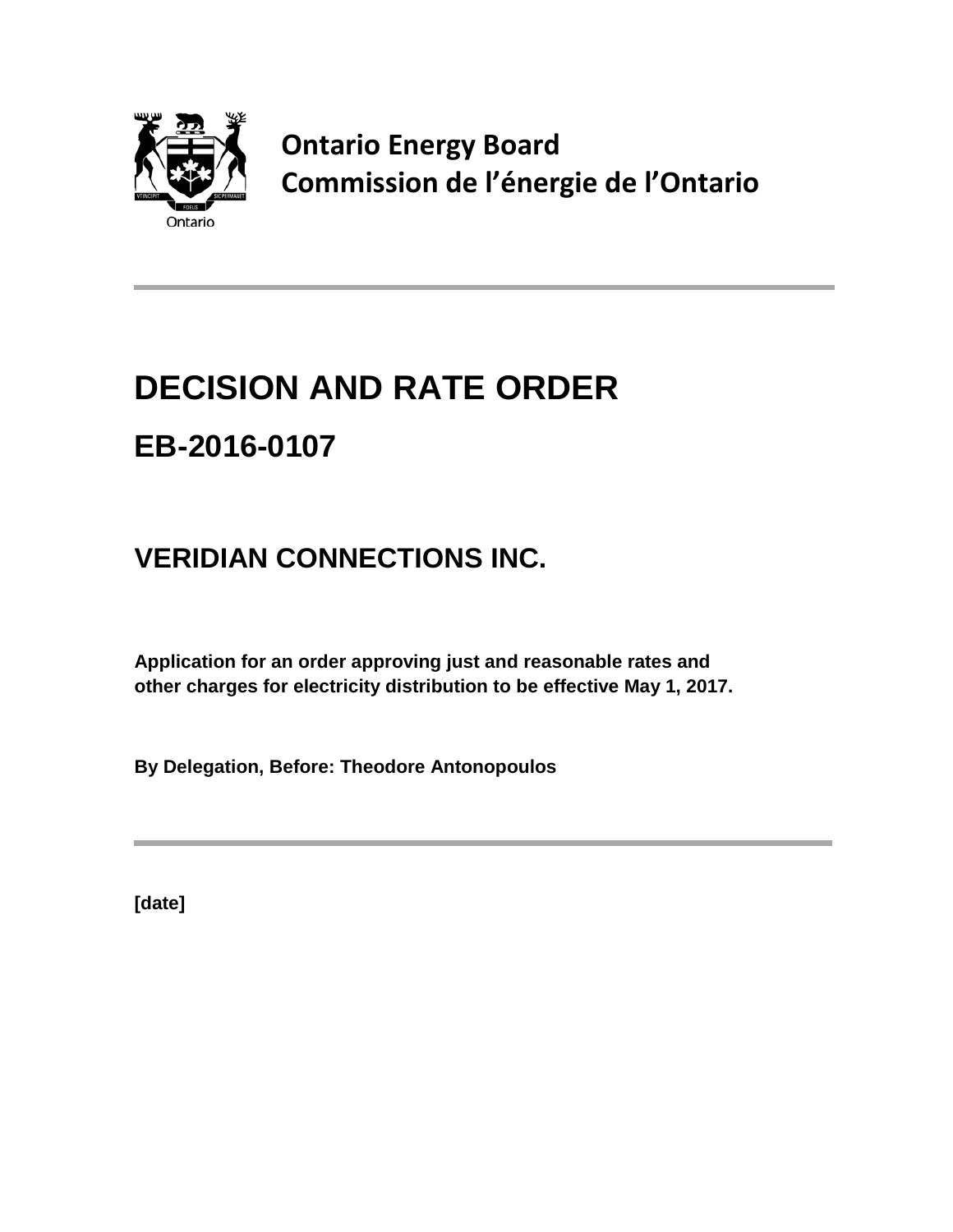## **1 INTRODUCTION AND SUMMARY**

This is the Decision and Rate Order (Decision) for Veridian Connections Inc.'s Incentive Regulation Mechanism (IRM) application for 2017 rates.

Veridian Connections Inc. (Veridian) serves about 120,000 mostly residential and commercial electricity customers in Ajax, Pickering, Belleville, Brock, Uxbridge, Scugog, Clarington, Port Hope and Gravenhurst. The company is seeking the Ontario Energy Board's approval for the rates it charges to distribute electricity to its customers, as is required of licenced and rate-regulated distributors in Ontario.

Distributors may choose one of three Ontario Energy Board (OEB) rate-setting methods. Veridian has selected the Price Cap Incentive Rate-setting (Price Cap IR) option that has a five-year term. Rates are set through a cost of service rebasing application for the first year and are adjusted mechanistically through an IRM application for each of the ensuing four years. The price cap adjustment is based on inflation and the OEB's assessment of a distributor's efficiency.

Veridian filed an IRM application with the OEB on November 7, 2016 to seek approval for changes to its distribution rates to be effective May 1, 2017. Veridian last appeared before the OEB with a cost of service rebasing application for 2014 rates in the EB-2013-0174 proceeding.

The OEB addresses the following issues with respect to Veridian's IRM application in this Decision.

- Price Cap Adjustment
- Regulatory Charges
- Shared Tax Adjustments
- Retail Transmission Service Rates
- Group 1 Deferral and Variance Accounts
- Lost Revenue Adjustment Mechanism Variance Account Balance
- Residential Rate Design
- Implementation and Order

Veridian applied for a rate increase of 1.60% in accordance with the OEB-approved 2017 parameters for inflation and productivity. The 1.60% price cap adjustment applies to distribution rates (fixed and variable charges) uniformly across all customer classes; it does not apply to the rates and charges listed in Schedule B.

Veridian also applied to change the composition of its distribution service rates. Residential distribution service rates currently include a fixed monthly charge and a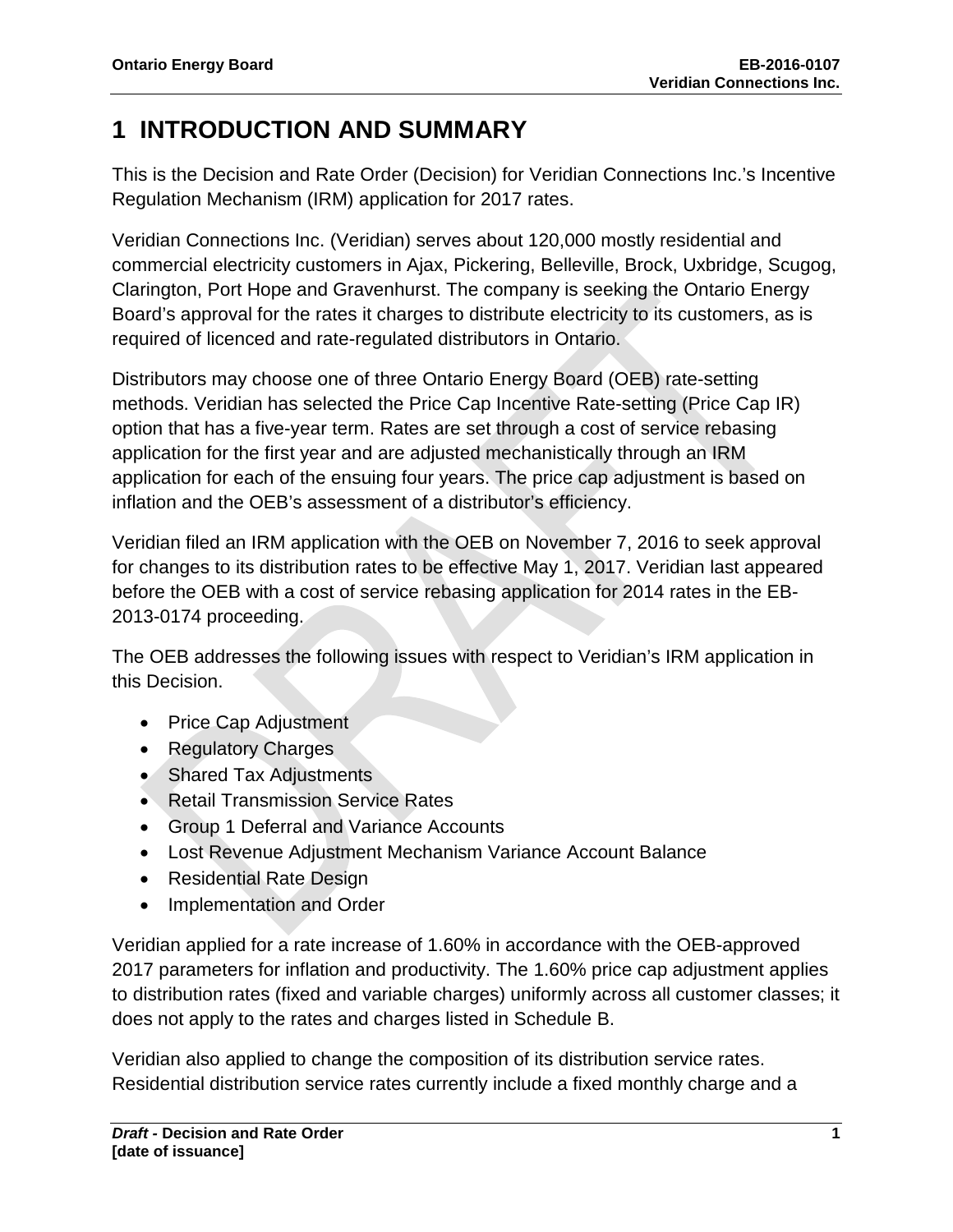variable usage charge. In 2015, the OEB issued a policy to transition these rates to a fully fixed structure over a four-year period beginning in 20[1](#page-2-0)6.<sup>1</sup> Accordingly, the fixed monthly charge for 2017 has once again been adjusted upward in this Decision by more than the mechanistic adjustment alone. The variable usage rate is commensurately lower. This policy change does not affect the total revenue that distributors collect from residential customers.

This Decision on Veridian's IRM application will result in a monthly bill decrease of \$0.92 for a residential customer consuming 750 kWh, and a monthly bill decrease of \$1.81 for a seasonal customer consuming 545 kWh.

The OEB approves the adjustments made to Veridian's application, and the associated rates calculated, as a result of this proceeding.

## **2 THE PROCESS**

Veridian filed an application with the OEB on November 7, 2016 under section 78 of the OEB Act and under the OEB's Chapter 3 Filing Requirements for Incentive Rate-Setting Applications seeking approval for changes to its electricity distribution rates to be effective May 1, 2017.

The OEB follows a standard, streamlined process for IRM applications under Price Cap IR. This Decision is being issued by delegated authority under section 6 of the *Ontario Energy Board Act, 1998*.

The OEB first prepares a rate model that includes information from past proceedings and annual reporting requirements. The distributor then reviews and updates the model and includes it with its application.

Veridian's IRM application was supported by written evidence and a completed rate model. Questions were asked and answers were provided by Veridian through emails and phone calls. Based on this information, a decision was drafted and provided to Veridian on March 8, 2017. Veridian was given the opportunity to provide its comments on the draft for consideration prior to the OEB issuing this Decision.

<span id="page-2-0"></span><sup>1</sup> Board Policy: A New Distribution Rate Design for Residential Electricity Customers, EB-2012-0410, April 2, 2015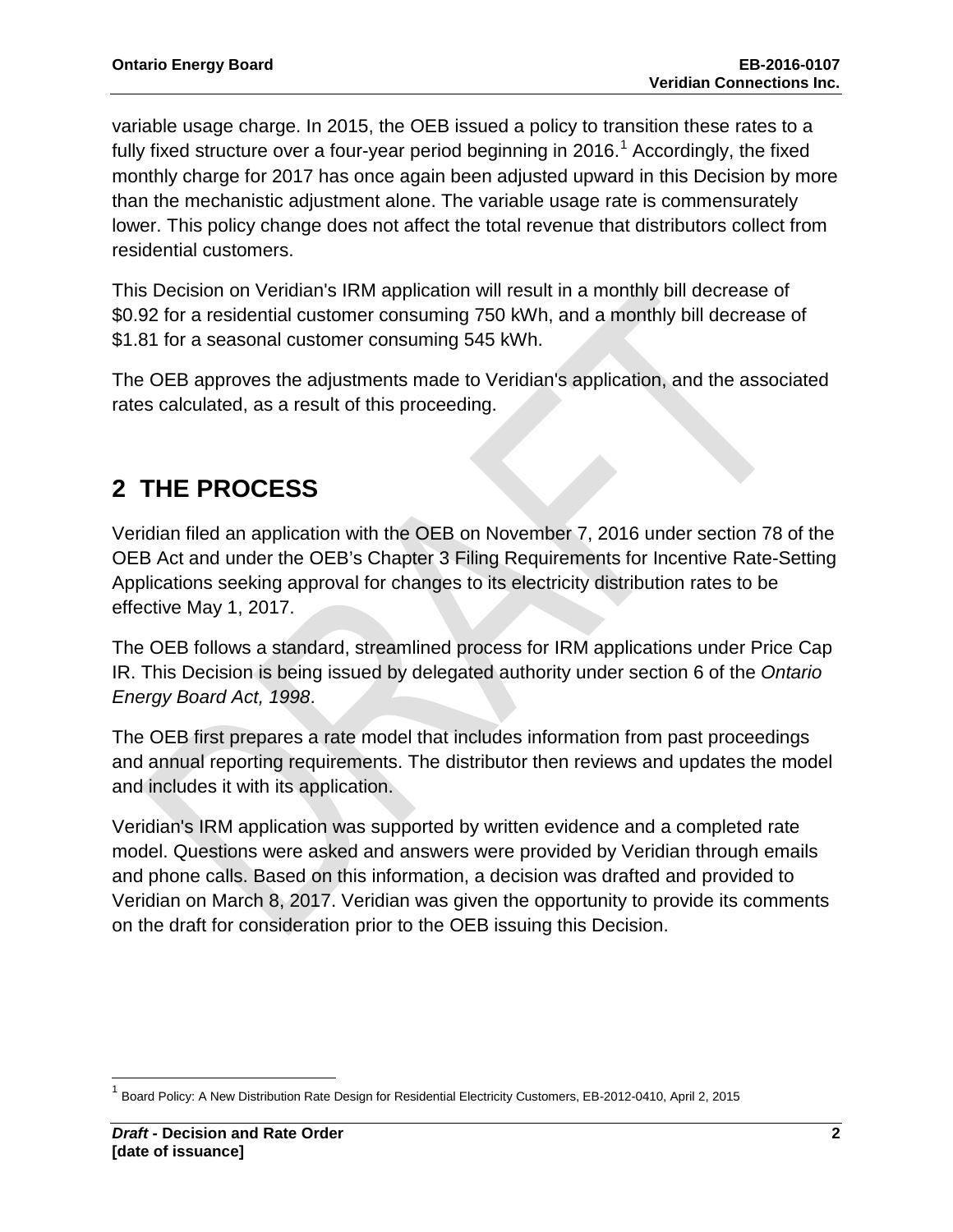## **3 ORGANIZATION OF THE DECISION**

The OEB has organized this Decision into sections to reflect the issues that were considered in making its findings. $^2$  $^2$  Each section outlines the OEB's reasons for approving or denying the proposals included in the application and affecting 2017 rates. The last section addresses the steps to implement the final rates that flow from this Decision.

## **4 PRICE CAP ADJUSTMENT**

The price cap adjustment follows an OEB-approved formula that includes annually updated components for inflation and the OEB's expectations of efficiency and productivity gains. [3](#page-3-1) The formula is an *inflation minus X-factor* rate adjustment, which is intended to incent innovation and efficiency. The OEB has set the inflation factor for 2017 rates at 1.9% based on its established formula.<sup>[4](#page-3-2)</sup>

The X-factors for individual distributors have two parts: a productivity element established from a historical analysis of industry cost performance; and a stretch factor based on a distributor's efficiency relative to its expected costs. Subtracting the X-factor from inflation ensures that rates decline in real, constant-dollar terms, providing distributors an incentive to improve efficiency or else experience declining net income.

Based on industry conditions over the historical study period, the productivity factor has been set at 0.0%. A stretch factor is assigned to each distributor based on the individual distributor's total cost performance as benchmarked relative to other distributors in Ontario. For Price Cap IR applications, there are five stretch factor groupings that have each been assigned a stretch factor in the range from 0.0% to 0.6%.<sup>[5](#page-3-3)</sup> The most efficient distributor, based on the cost evaluation ranking, would be assigned the lowest stretch factor of 0.0%. Higher stretch factors are applied to distributors in accordance with their cost performance relative to expected levels, to reflect the incremental productivity gains that distributors are expected to achieve.

### **Findings**

The OEB assigned Veridian a stretch factor of 0.30% based on the updated

<span id="page-3-0"></span> $2$  See list of issues in the Introduction, p.1

<span id="page-3-1"></span> $3$  Report on Rate Setting Parameters and Benchmarking under the Renewed Regulatory Framework for Ontario's Electricity Distributors (December 4, 2013)

<span id="page-3-2"></span> $4$  As outlined in the Report cited at footnote 3 above

<span id="page-3-3"></span><sup>5</sup> Report to the Ontario Energy Board – "Empirical Research in Support of Incentive Rate-Setting: 2015 Benchmarking Update." Pacific Economics Group LLC. July 2016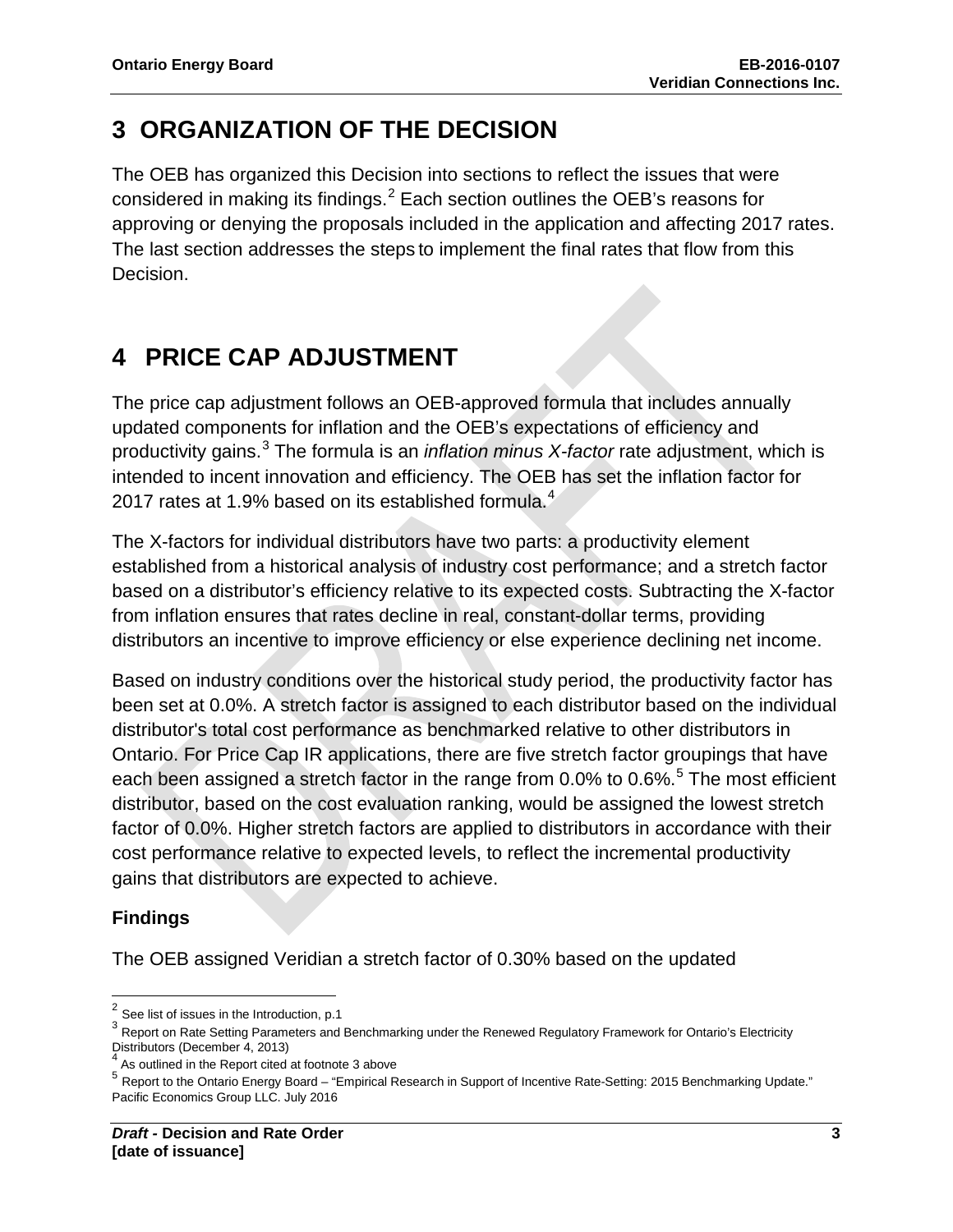benchmarking study for use for rates effective in 2017.<sup>[6](#page-4-0)</sup> The resulting net price cap adjustment for Veridian is 1.60% (i.e. 1.9% - (0% + 0.30%)).

The 1.60% adjustment applies to distribution rates (fixed and variable charges) uniformly across all customer classes; it does not apply to the rates and charges listed in Schedule B.

## **5 REGULATORY CHARGES**

Customers are charged a number of fees to cover the costs associated with various programs and wholesale market services.

The Rural or Remote Electricity Rate Protection (RRRP) program is designed to partially offset the relatively high cost of electricity distribution to eligible customers located in rural or remote areas of Ontario. The funding level is established by the government of Ontario and is recovered from all electricity customers in the province through a charge that is set annually by the OEB.

Wholesale market service (WMS) charges recover the cost of the services provided by the Independent Electricity System Operator (IESO) to operate the electricity system and administer the wholesale market. These charges may include costs associated with: operating reserve, system congestion and imports, and losses on the IESOcontrolled grid. Distributors recover the WMS charges from their customers through the WMS kWh rate.

In addition, the costs of the IESO WMS Capacity Based Recovery (CBR) initiative are recovered by distributors from Class B customers through a separate kWh charge, and from Class A customers through their share of the actual CBR charge based on their contribution to peak demand.

The Ontario Electricity Support Program (OESP) is a program to deliver on-bill rate assistance to low income electricity customers. All Ontario customers contribute to this program through the OESP charge.

These four regulatory charges are components of the Regulatory Charge on customers' bills and are established annually by the OEB through a separate order.

### **Findings**

The OEB has set the RRRP charge for 2017 at \$0.0021 per kWh.

<span id="page-4-0"></span> $6$  As outlined in the Report cited at footnote 5 above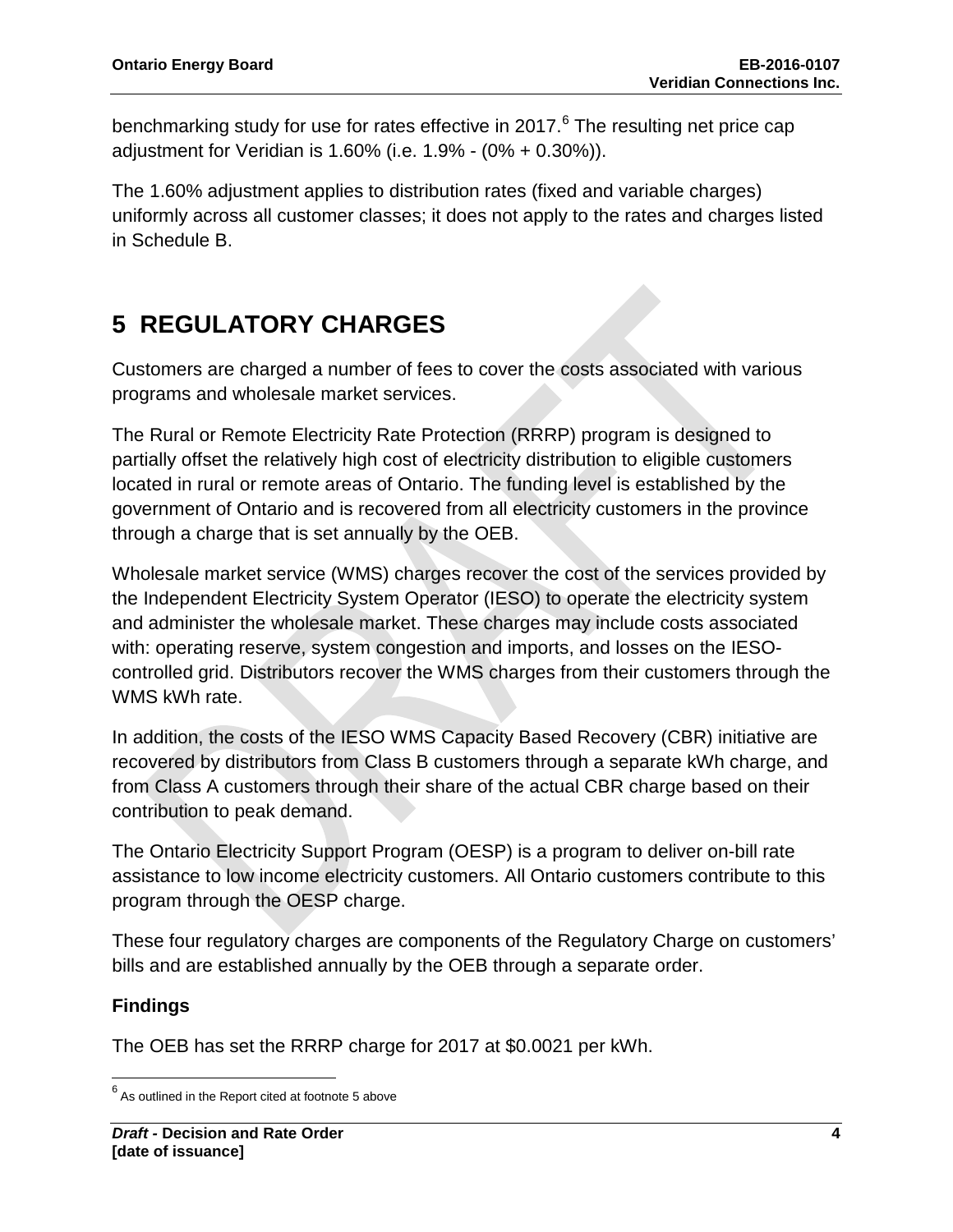The WMS rate used by distributors to bill their Class A and B customers remains at \$0.0032 per kWh. An additional component is billed to Class B customers for the CBR of \$0.0004 per  $kWh.<sup>7</sup>$  $kWh.<sup>7</sup>$  $kWh.<sup>7</sup>$ 

The OESP on-bill rate assistance credits to low income electricity customers remain unchanged; as does the OESP charge at \$0.0011 per kWh. $^8$  $^8$ 

These changes are effective January 1, 2017 for all distributors as a result of the generic orders that were part of the OEB's separate decisions. The OEB has updated the Tariff of Rates and Charges flowing from this Decision, listed in Schedule A to reflect these new regulatory charges.

## **6 SHARED TAX ADJUSTMENTS**

The OEB approves an amount for taxes in a distributor's cost of service proceeding based on the tax rates in place at the time. The OEB has determined that a 50/50 sharing of the impact of legislated tax changes between shareholders and ratepayers is appropriate in the period between cost of service proceedings. The shared tax change amount will be assigned to customer rate classes in the same proportions as the OEBapproved distribution revenue by rate class from a distributor's last cost of service proceeding.

The application identified a total tax change of \$5,698, resulting in a shared amount of \$2,849 to be charged to rate payers. Since the allocated tax sharing amount does not produce a rate rider in one or more rate classes the rate generator model does not compute rate riders and distributors are required to transfer the entire OEB-approved tax sharing amount into account 15[9](#page-5-2)5 for disposition at a later date $^9$ . Veridian has accordingly requested to record the amount in a deferral account for future disposition<sup>[10](#page-5-3)</sup>.

### **Findings**

The OEB agrees with Veridian's request to record this amount in the variance account for future disposition. Accordingly, the OEB directs Veridian to record the tax sharing of \$2,849 in variance Account 1595 by June 30, 2017 for disposition at a future date.

<span id="page-5-0"></span><sup>7</sup> Decision and Rate Order, EB-2015-0294, December 15, 2016

<span id="page-5-1"></span><sup>8</sup> Decision and Rate Order, EB-2016-0376, December 21, 2016

<span id="page-5-2"></span><sup>&</sup>lt;sup>9</sup> Chapter 3 Filing Requirements for Electricity Distribution Rate Applications, Appendix B

<span id="page-5-3"></span><sup>&</sup>lt;sup>10</sup> Veridian Connections Inc., Application filed November 7, 2016, Manager's Summary, Page 25-26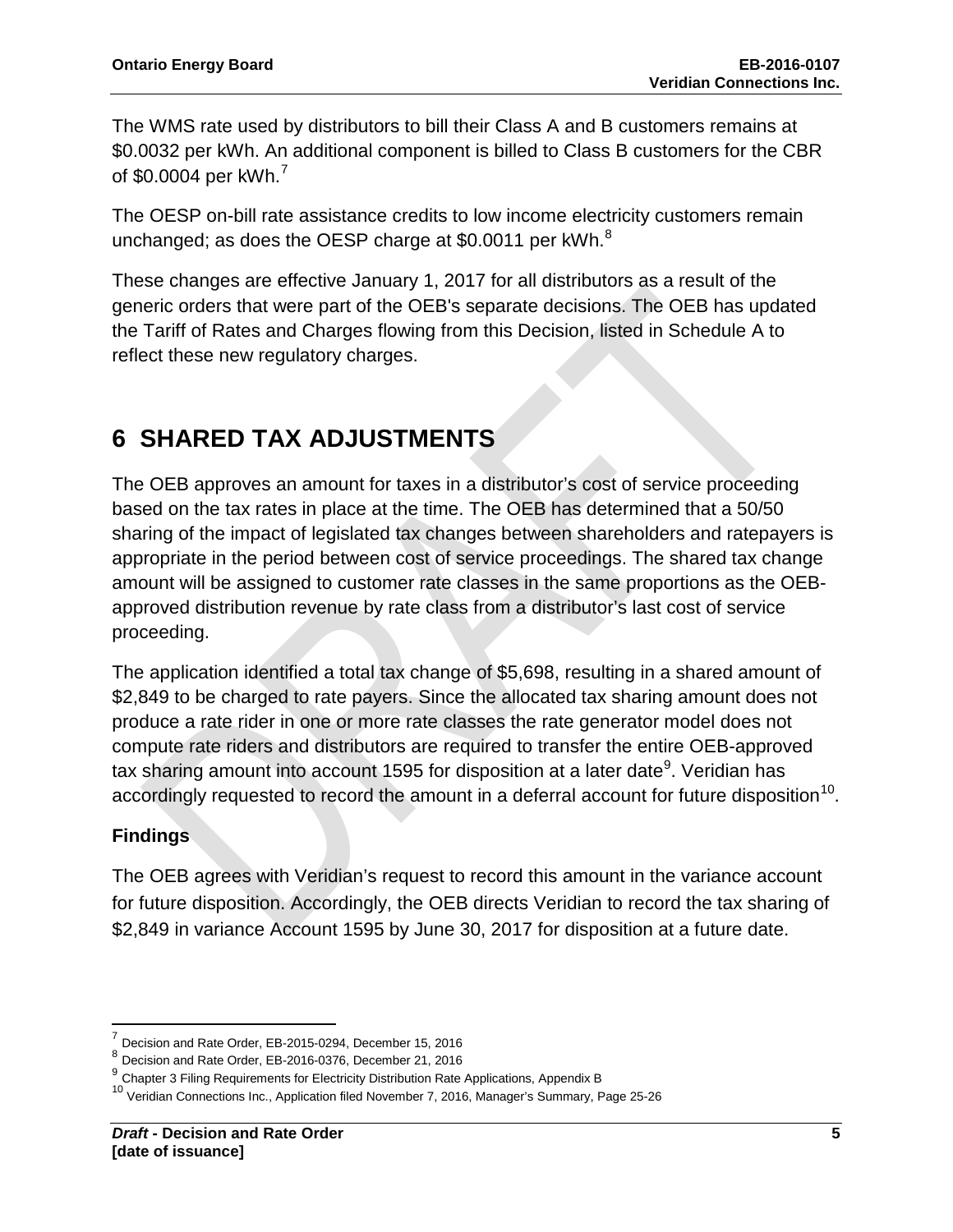## **7 RETAIL TRANSMISSION SERVICE RATES**

Electricity distributors use Retail Transmission Service Rates (RTSRs) to pass along the cost of transmission service to their distribution customers. The RTSRs are adjusted annually to reflect the revised costs as calculated by the application of the current Uniform Transmission Rates (UTRs) to historical transmission deliveries. The UTRs are established annually by a separate OEB order. Partially embedded distributors, such as Veridian, must also adjust their RTSRs to reflect any changes to the applicable RTSRs of their host distributor, which in this case is Hydro One Networks Inc. Distributors may apply to the OEB annually to approve the RTSRs they propose to charge their customers, as Veridian has done in this application.

### **Findings**

The OEB approves the RTSRs as adjusted in this Application to reflect current applicable rates. The RTSRs are based on the previous years' UTRs as the OEB has not yet approved the adjustment of UTRs for 2017. The OEB has approved the 2017 Sub-Transmission Class RTSRs for Hydro One Networks Inc. to use for billing embedded distributors. These rate changes have been incorporated into the 2017 IRM Rate Generator Model (RTSR filing module) to adjust the RTSRs that Veridian will charge its customers.<sup>[11](#page-6-0)</sup> The differences between the previous and the new 2017 UTRs, once approved, will be captured in Accounts 1584 and 1586 for future disposition.

The applicable UTRs and Sub-Transmission Class RTSRs for Hydro One Networks Inc. are shown in the following tables:

| <b>Network Service Rate</b>                   | \$3.66 per kW |
|-----------------------------------------------|---------------|
| <b>Connection Service Rates</b>               |               |
| <b>Line Connection Service Rate</b>           | \$0.87 per kW |
| <b>Transformation Connection Service Rate</b> | \$2.02 per kW |

### **Current Applicable Uniform Transmission Rates**

<span id="page-6-0"></span><sup>11</sup> Rate Order, EB-2016-0081, issued December 21, 2016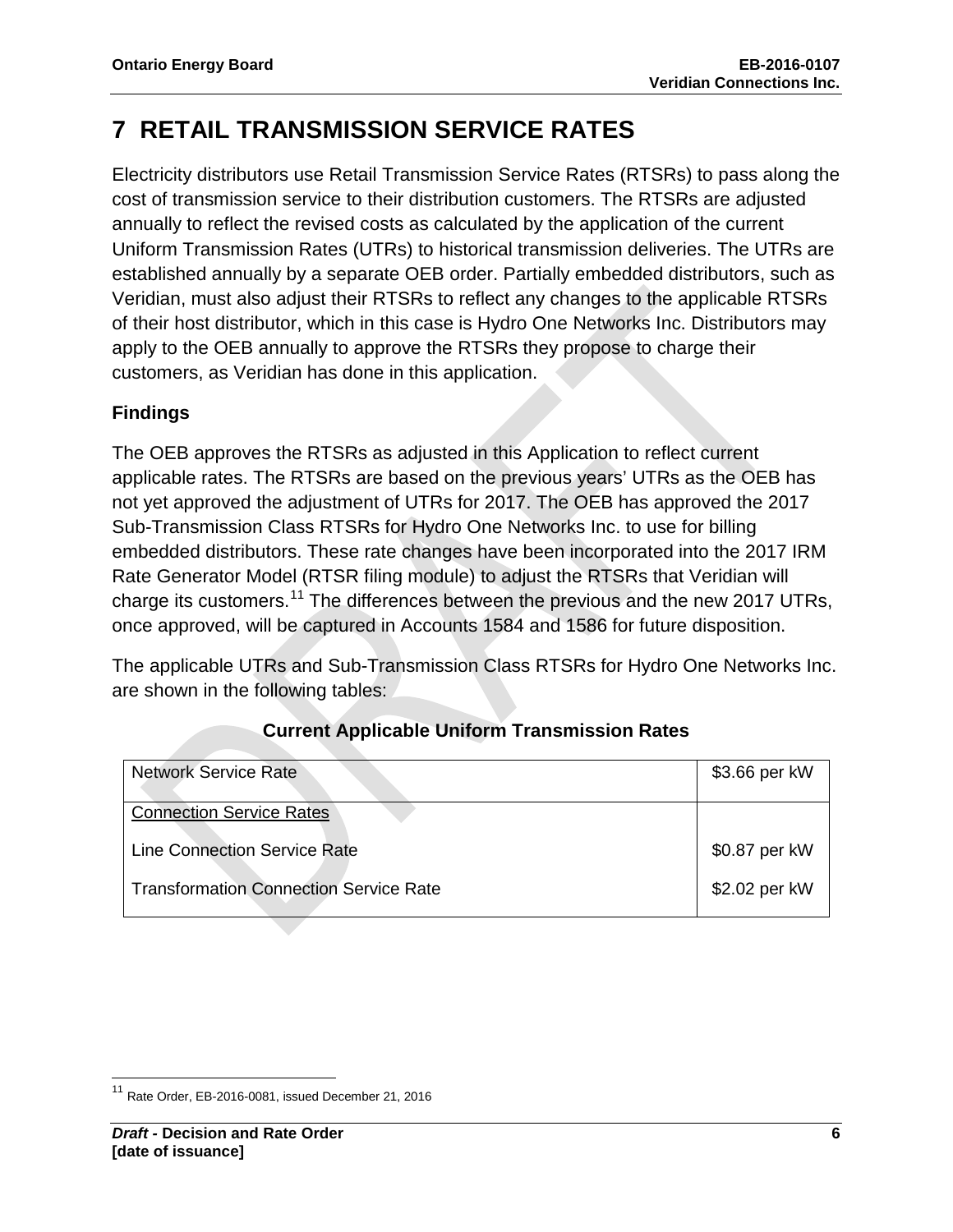### **2017 Sub-Transmission RTSRs**

| <b>Network Service Rate</b>                   | \$3.19 per kW |
|-----------------------------------------------|---------------|
| <b>Connection Service Rates</b>               |               |
| <b>Line Connection Service Rate</b>           | \$0.77 per kW |
| <b>Transformation Connection Service Rate</b> | \$1.75 per kW |

## **8 GROUP 1 DEFERRAL AND VARIANCE ACCOUNT BALANCES**

Group 1 deferral and variance accounts (Group 1 accounts) track the differences between the costs that a distributor is billed for certain IESO and host distributor services (including the cost of power) and the associated revenues that the distributor receives from its customers for these services. The total net difference between these costs and revenues is disposed to customers through a temporary charge or credit known as a rate rider.

The OEB's policy<sup>[12](#page-7-0)</sup> is to review and dispose of the distributor's Group 1 accounts if they exceed (as a debit or credit) the pre-set disposition threshold of \$0.001 per kWh during the term of an incentive ratemaking plan. The distributor must justify why any account balance in excess of the threshold should not be disposed. The distributor may propose to dispose of balances below this threshold.

Veridian's 2015 actual year-end total balance for Group 1 accounts including interest projected to April 30, 2017 is a credit of \$646,732. This amount represents a total credit claim of \$0.0003 per kWh, which does not exceed the preset disposition threshold. Veridian proposes to dispose of this credit amount over a one-year period on the grounds that the Global Adjustment account and Group 1 balances result in material amounts on an individual basis.

The Group 1 balance includes a Global Adjustment (GA) account balance of \$4,857,707. Customers' costs for the commodity portion of their electricity service reflect the sum of two charges: the price of electricity established by the operation of the IESO administered wholesale market, and the GA. The GA charge consists of the difference between the market price and the sum of the rates paid to regulated and contracted generators and conservation and demand management (demand response) program

<span id="page-7-0"></span><sup>&</sup>lt;sup>12</sup> Report of the Board on Electricity Distributors' Deferral and Variance Account Review Initiative (July 31, 2009)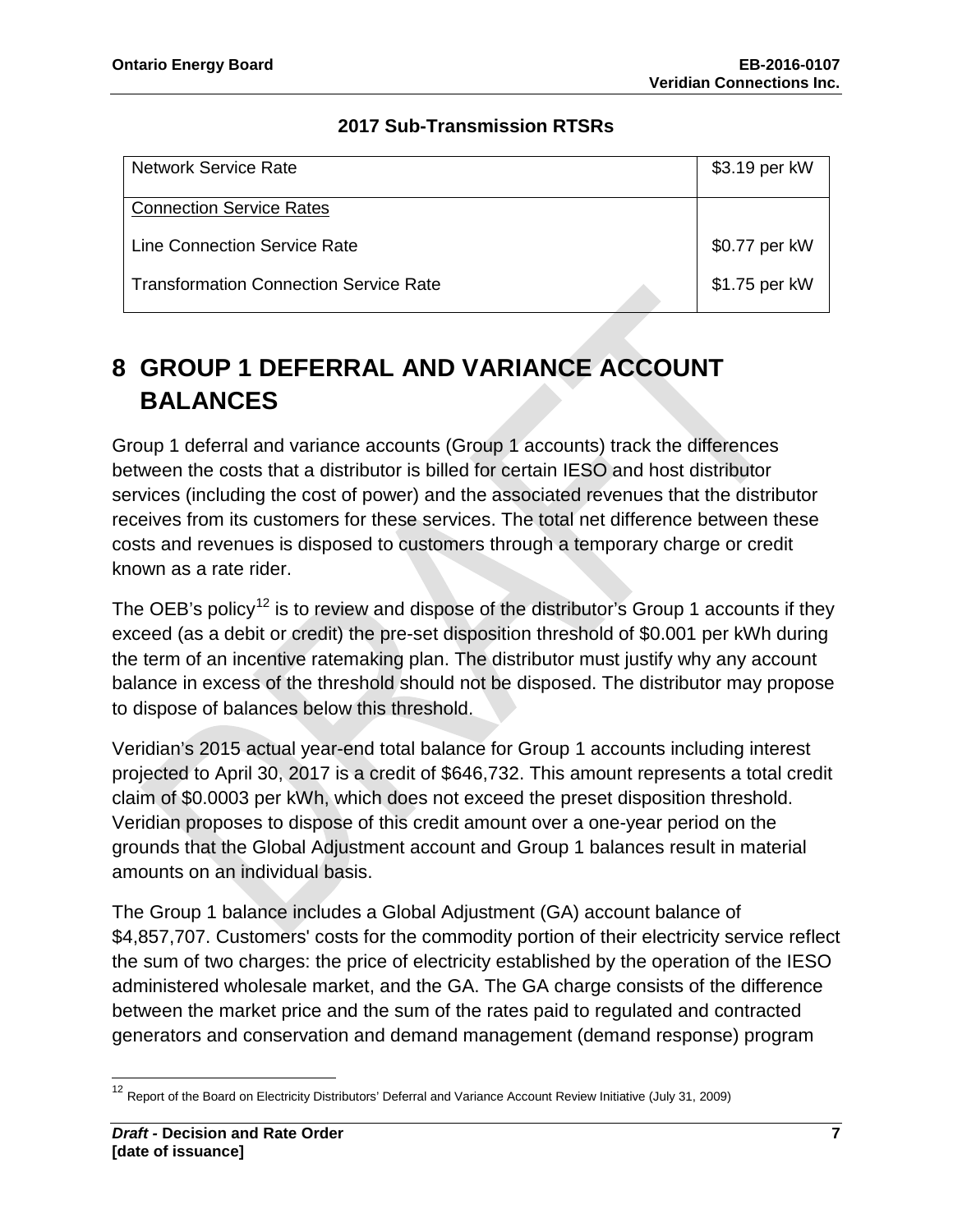costs. The GA is established monthly, by the IESO, and varies in accordance with market conditions.

Most customers pay the GA charge based on the amount of electricity they consume in a month (kWh); these customers are referred to as Class B. Customers who participate in the Industrial Conservation Initiative, $13$  are referred to as Class A. The costs for the GA are recovered from Class A customers and Class B customers in different ways:

- Class A customers are assessed GA costs through a peak demand factor that is based on the percentage their demand contributes to the top five Ontario system peaks. This factor determines a Class A customer's allocation for a year-long billing period that starts in July every year. As distributors settle with Class A customers based on the actual GA costs there is no resulting variance.
- Class B customers are billed GA based on an IESO published GA price. For Class B customers, distributors track any difference between the billed amounts and actual costs in the GA Variance Account for disposal, once audited.

Under the general principle of cost causality, customer groups that cause variances should be responsible for paying (or receiving credits) for their disposal. The movement from one class to another should not prevent identifiable customers from paying down/receiving a debit/credit balance.

Veridian proposed the recovery of the GA variance account balance of \$4,857,707 as at December 31, 2015, including interest to April 30, 2017, as follows:

- \$4,523,148 from customers who were Class B customers for the entire period from January 2015 to December 2015, through a kWh rate rider,
- \$334,559 from customers formerly in Class B during the period January 2015 to June 30, 2015 who were reclassified to Class A; to be disposed through a onetime settlement charge

The balance for the Group 1 accounts also includes an amount for the recovery of CBR charges related to the IESO's wholesale energy market Demand Response 3 program contracted program providers.<sup>[14](#page-8-1)</sup> Distributors paid CBR charges to the IESO in 2015 and recorded these to a dedicated sub-account. The disposition of this sub-account is impacted by whether or not a distributor had any customers who were part of Class A during the period from January 2015 to December 2015.

Veridian had Class A customers during the period from January 2015 to December 2015 so it applied to have the balance of this account of \$608,731 disposed as follows:

<span id="page-8-0"></span><sup>&</sup>lt;sup>13</sup> The initiative was introduced by the Government of Ontario in 2010.

<span id="page-8-1"></span><sup>&</sup>lt;sup>14</sup> The Demand Response 3 program was introduced by the then OPA in 2007 and is currently administered by the IESO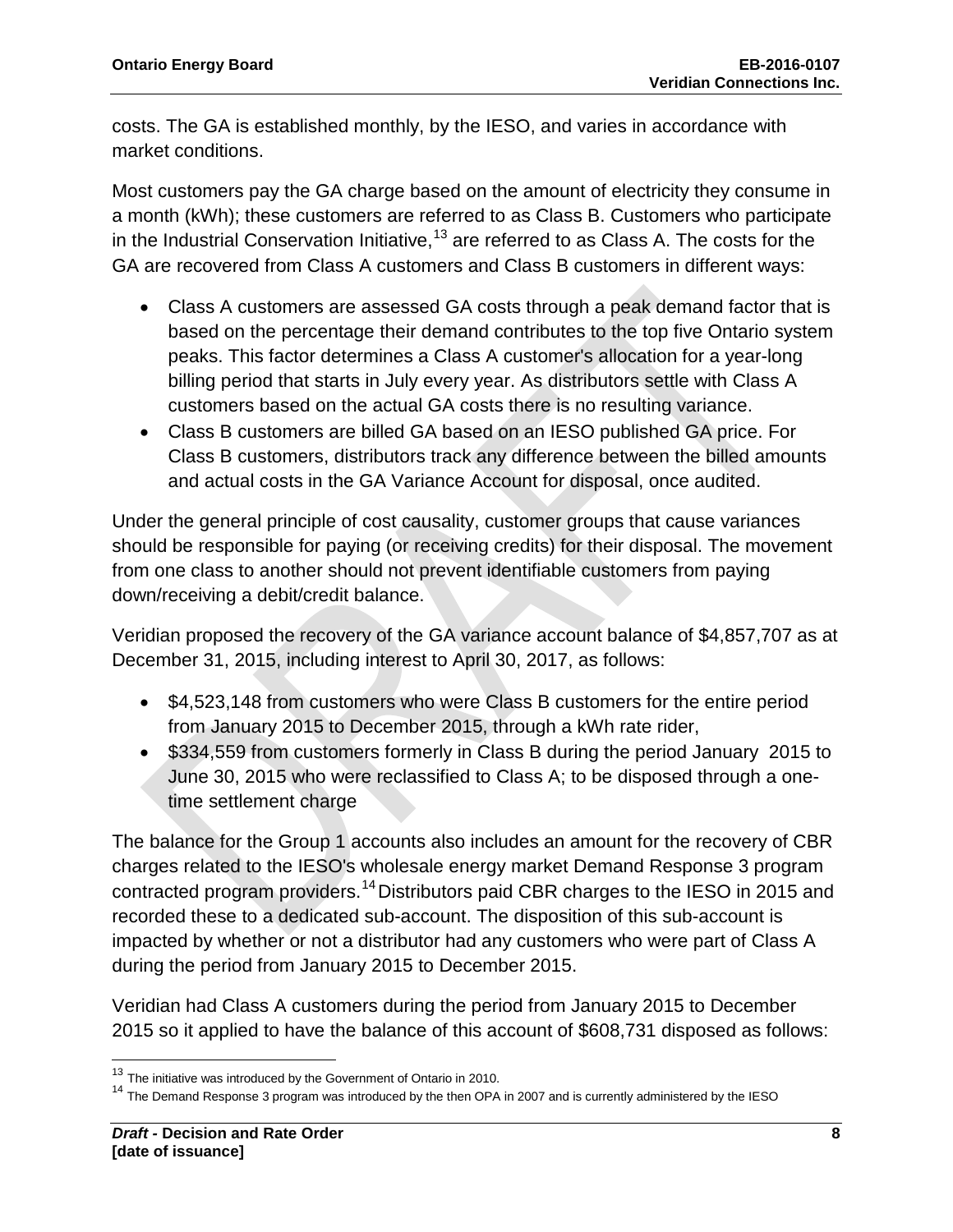- \$602,547 from customers who were Class B customers for the entire period from January 2015 to December 2015, through a rate rider,
- \$6,184 from customers formerly in Class B during the period January 2015 to June 30, 2015 who were reclassified to Class A; to be disposed through a onetime settlement charge.

All the balances proposed for disposition are the same as the amounts reported as part of the OEB's *Reporting and Record-Keeping Requirements* except the RSVA Power Account 1588 which had a difference of approximately \$2.1M. Veridian explained that the difference is attributable to an RPP Settlement Adjustment error which was discovered after filing the RRR. Veridian's proposal is for a one-year disposition period is in accordance with the OEB's policy. $^{15}$  $^{15}$  $^{15}$ 

In addition, OEB staff asked questions regarding the reasons for the high \$4.8M GA balance. Veridian attributed the balance to differences between the first estimate GA rate for billing versus the actual GA rate for payments to the IESO, as well as unbilled revenue estimation differences, and RPP settlement true-ups relating to 2015 which weren't completed until 2016, after the 2015 Financial Statements were issued.

### **Findings**

The OEB approves the disposition of a credit balance of \$646,732 as of December 31, 2015, including interest projected to April 30, 2017 for Group 1 accounts.

The OEB notes that although Veridian was able to reconcile the RSVA-GA account for 2015, the balance of the account was relatively high. The OEB encourages Veridian to consider how to improve its accounting and billing processess to minimze balances going forward.

The following table identifies the principal and interest amounts which the OEB approves for disposition.

<span id="page-9-0"></span><sup>&</sup>lt;sup>15</sup> Report of the Board on Electricity Distributors' Deferral and Variance Account Review Initiative (July 31, 2009)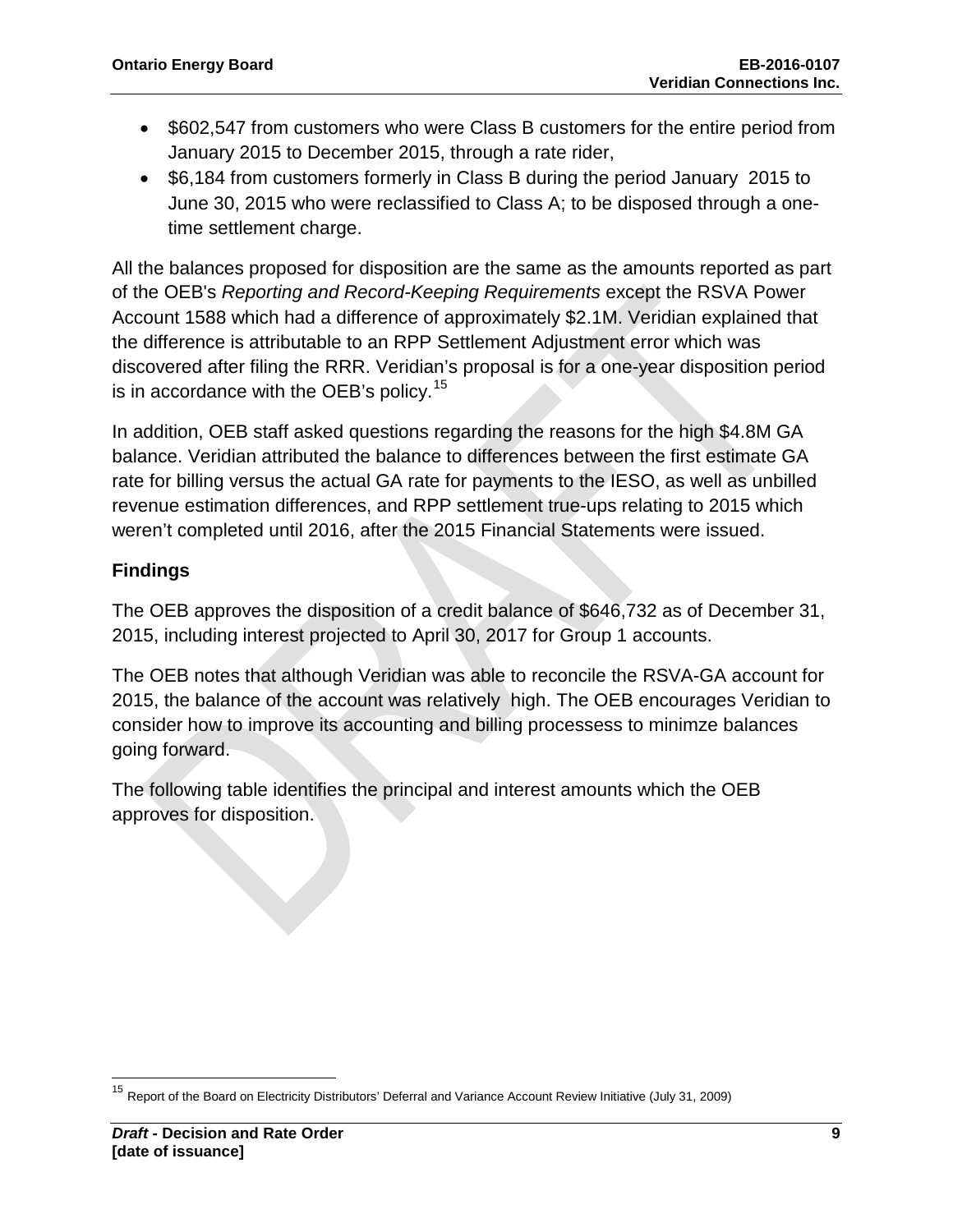| <b>Group 1 Deferral and Variance Account Balances</b> |  |  |
|-------------------------------------------------------|--|--|
|                                                       |  |  |

| <b>Account Name</b>                                                                                                                   | <b>Account</b><br><b>Number</b> | <b>Principal</b><br>Balance (\$)<br>Α | <b>Interest</b><br>Balance (\$)<br>B | <b>Total Claim</b><br>$($)$<br>$C = A + B$ |
|---------------------------------------------------------------------------------------------------------------------------------------|---------------------------------|---------------------------------------|--------------------------------------|--------------------------------------------|
| <b>LV Variance Account</b>                                                                                                            | 1550                            | 780,765                               | 15,722                               | 796,487                                    |
| <b>Smart Meter Entity Variance</b><br>Charge                                                                                          | 1551                            | (38, 727)                             | (986)                                | (39, 712)                                  |
| RSVA - Wholesale Market<br>Service Charge                                                                                             | 1580                            | (5,728,268)                           | (108, 698)                           | (5,836,967)                                |
| Variance WMS - Sub-<br>account CBR Class B                                                                                            | 1580                            | 597,994                               | 10,737                               | 608,731                                    |
| RSVA - Retail Transmission<br>Network Charge                                                                                          | 1584                            | (273, 846)                            | (13, 828)                            | (287, 674)                                 |
| RSVA - Retail Transmission<br><b>Connection Charge</b>                                                                                | 1586                            | 596,070                               | 13,448                               | 609,518                                    |
| <b>RSVA - Power</b>                                                                                                                   | 1588                            | (1,466,755)                           | (5,802)                              | (1,472,557)                                |
| RSVA - Global Adjustment                                                                                                              | 1589                            | 4,852,571                             | 5,136                                | 4,857,707                                  |
| Disposition and Recovery of<br>Regulatory Balances (2010)                                                                             | 1595                            | (38, 103)                             | (1,328)                              | (39, 431)                                  |
| Disposition and Recovery of<br>Regulatory Balances (2012)                                                                             | 1595                            | 388,534                               | 175,237                              | 563,771                                    |
| Disposition and Recovery of<br>Regulatory Balances (2013)                                                                             | 1595                            | (164, 413)                            | (87, 780)                            | (252, 192)                                 |
| Disposition and Recovery of<br>Regulatory Balances (2014)                                                                             | 1595                            | 34,422                                | (188, 835)                           | (154, 413)                                 |
| <b>Total Group 1 Accounts</b><br><b>Excluding Global</b><br><b>Adjustment - Account 1589</b>                                          |                                 | (5,312,327)                           | (192, 112)                           | (5,504,439)                                |
| <b>Total Group 1 Accounts</b><br><b>Excluding Global</b><br><b>Adjustment - Account 1589</b><br>and Sub-account CBR<br><b>Class B</b> |                                 | (5,910,321)                           | (202, 850)                           | (6, 113, 171)                              |
| <b>Total Group 1 Accounts</b>                                                                                                         |                                 | 717,755                               | (48, 283)                            | (646, 732)                                 |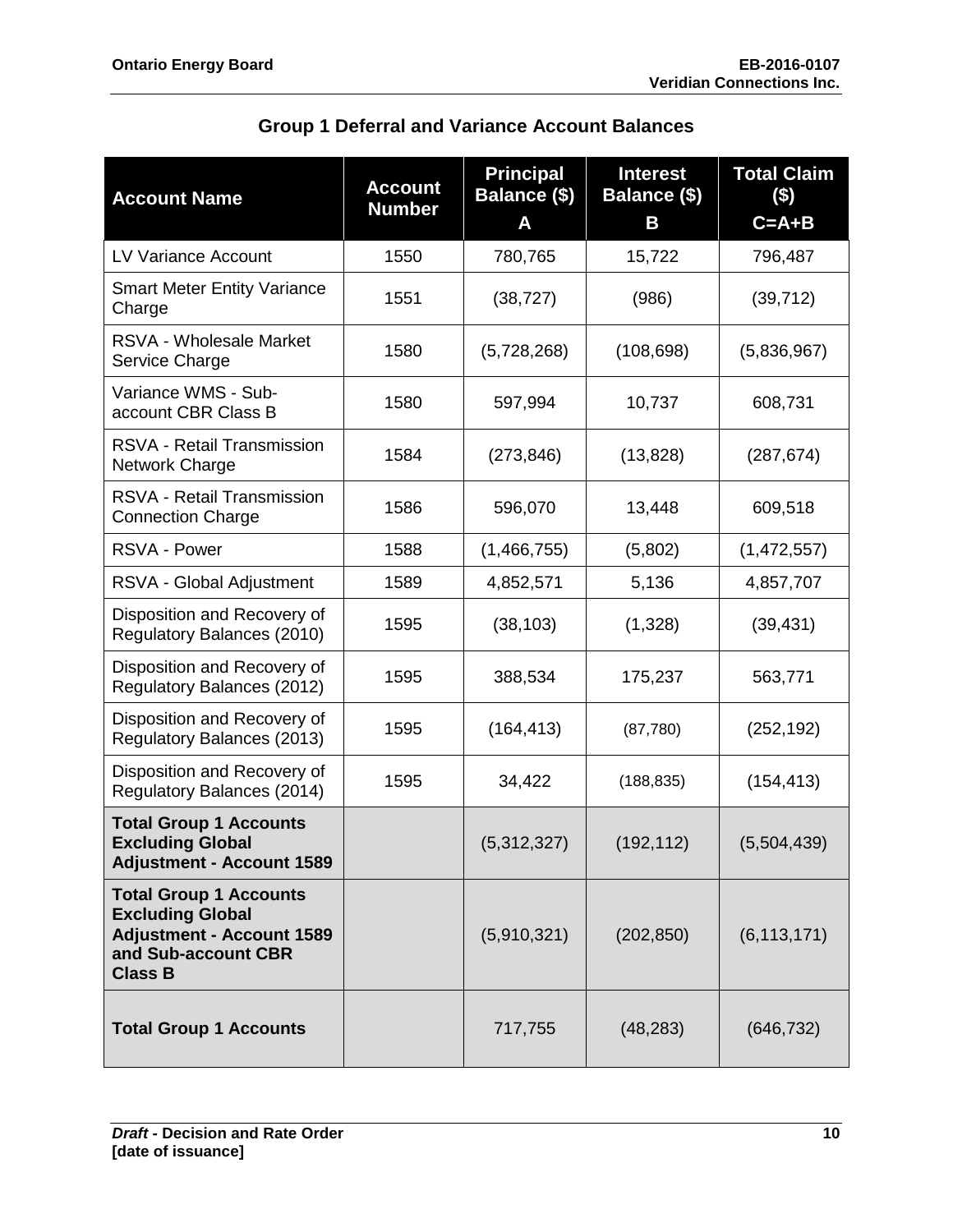The balance of each of the Group 1 accounts approved for disposition shall be transferred to the applicable principal and interest carrying charge sub-accounts of Account 1595. Such transfer shall be pursuant to the requirements specified in Article 220, Account Descriptions, of the *Accounting Procedures Handbook for Electricity Distributors,* effective January 1, 2012. The date of the transfer must be the same as the effective date for the associated rates, which is, generally, the start of the rate year. Veridian should ensure these adjustments are included in the reporting period ending June 30, 2017 (Quarter 2).

The OEB approves these balances to be disposed through the following rate riders/charges:

- Rate Rider for Disposition of Deferral/Variance Accounts (2017) effective until April 30, 2018
- Rate Rider for Disposition of Global Adjustment Account (2017) effective until April 30, 2018 – Applicable only for Non-RPP Customers
- Rate Rider for Disposition of Capacity Based Recovery Account (2017) effective until April 30, 2018 - Applicable only for Class B Customers
- Reclassified Class A/B Global Adjustment Charge
- Reclassified Class A/B Capacity Based Recovery Adjustment Charge

The rate riders and charges will be in effect over a one-year period from May 1, 2017 to April 30, 2018.

Implicit in this Decision, the OEB approves the proposed disposition of the GA debit balance of \$334,559 relating to the customers who were reclassified between Class A and Class B. This amount, as of December 31, 2015 and including interest projected to April 30, 2017, will be recovered as part of Group 1 account disposition through a separate charge.

In accordance with Electricity Distributors' Deferral and Variance Account Review Initiative (EDDVAR), this balance is to be disposed over a one-year period from May 1, 2017 to April 30, 2018. Veridian has requested a 12-month disposition period. The OEB approves the following customer-specific principal and interest amounts to be disposed.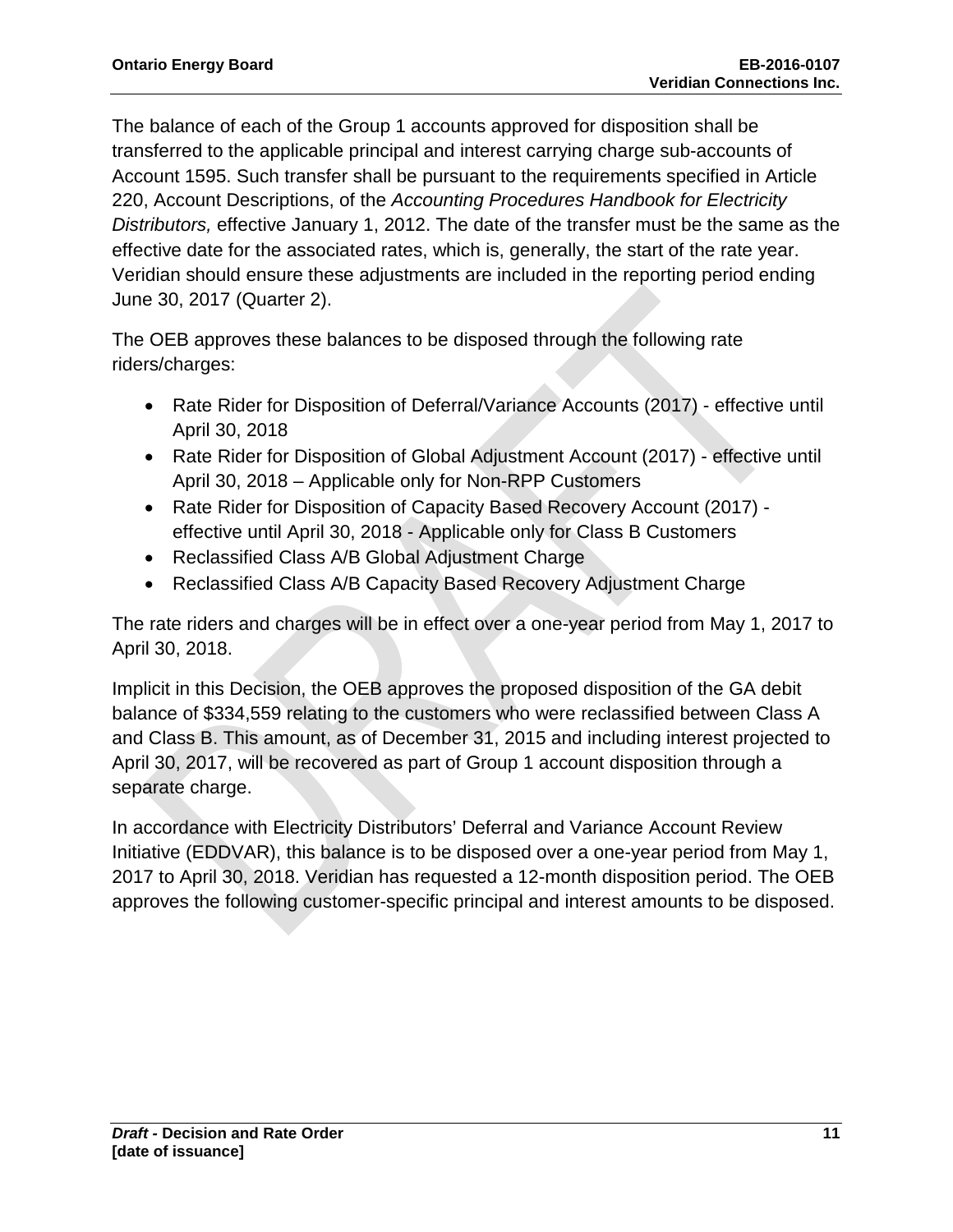| <b>Customer</b> | % of kWh | <b>Customer specific GA</b><br>allocation for the period<br>being Class B | <b>Monthly Equal</b><br><b>Charges/Payments</b> |
|-----------------|----------|---------------------------------------------------------------------------|-------------------------------------------------|
| Customer 1      | 38.9%    | \$130,206                                                                 | \$10,850                                        |
| Customer 2      | 18.3%    | 61,074<br>S                                                               | \$5,089                                         |
| Customer 3      | 17.5%    | 58,458<br>S.                                                              | \$4,871                                         |
| Customer 4      | 25.4%    | 84,822<br>£.                                                              | \$7,068                                         |
| Total           |          | \$334,559                                                                 | \$27,886                                        |

### **Allocation of Global Adjustment Balances to Customers reclassified between Class A and Class B**

Implicit in this Decision, the OEB approves the proposed disposition of the CBR-Class B debit balance of \$6,184 relating to the customers who were reclassified between Classes A and B. This amount, as of December 31, 2015 and including interest projected to April 30, 2017, will be recovered as part of Group 1 account disposition through a separate charge.

In accordance with the accounting guidance on capacity based recovery, <sup>[16](#page-12-0)</sup> this balance is to be disposed over a one-year period from May 1, 2017 to April 30, 2018. Veridian has requested to dispose of this amount with a one-time settlement charge. The OEB approves the following customer-specific principal and interest amounts to be disposed.

### **Allocation of Capacity Based Recovery to Customers reclassified between Class A and Class B**

| <b>Customer</b>   | % of kWh | <b>Customer specific CBR-</b><br><b>Class B allocation for the</b><br>period being Class B | <b>One-Time Settlement</b><br>Charge |
|-------------------|----------|--------------------------------------------------------------------------------------------|--------------------------------------|
| <b>Customer 1</b> | 38.9%    | \$2,407                                                                                    | \$2,407                              |
| <b>Customer 2</b> | 18.3%    | \$1,129                                                                                    | \$1,129                              |
| Customer 3        | 17.5%    | \$1,081                                                                                    | \$1,081                              |
| Customer 4        | 25.4%    | \$1,568                                                                                    | \$1,568                              |
| Total             |          | \$6,184                                                                                    | \$6,184                              |

<span id="page-12-0"></span> $16$  OEB letter dated July 25, 2016 – Accounting Guidance on Capacity Based Recovery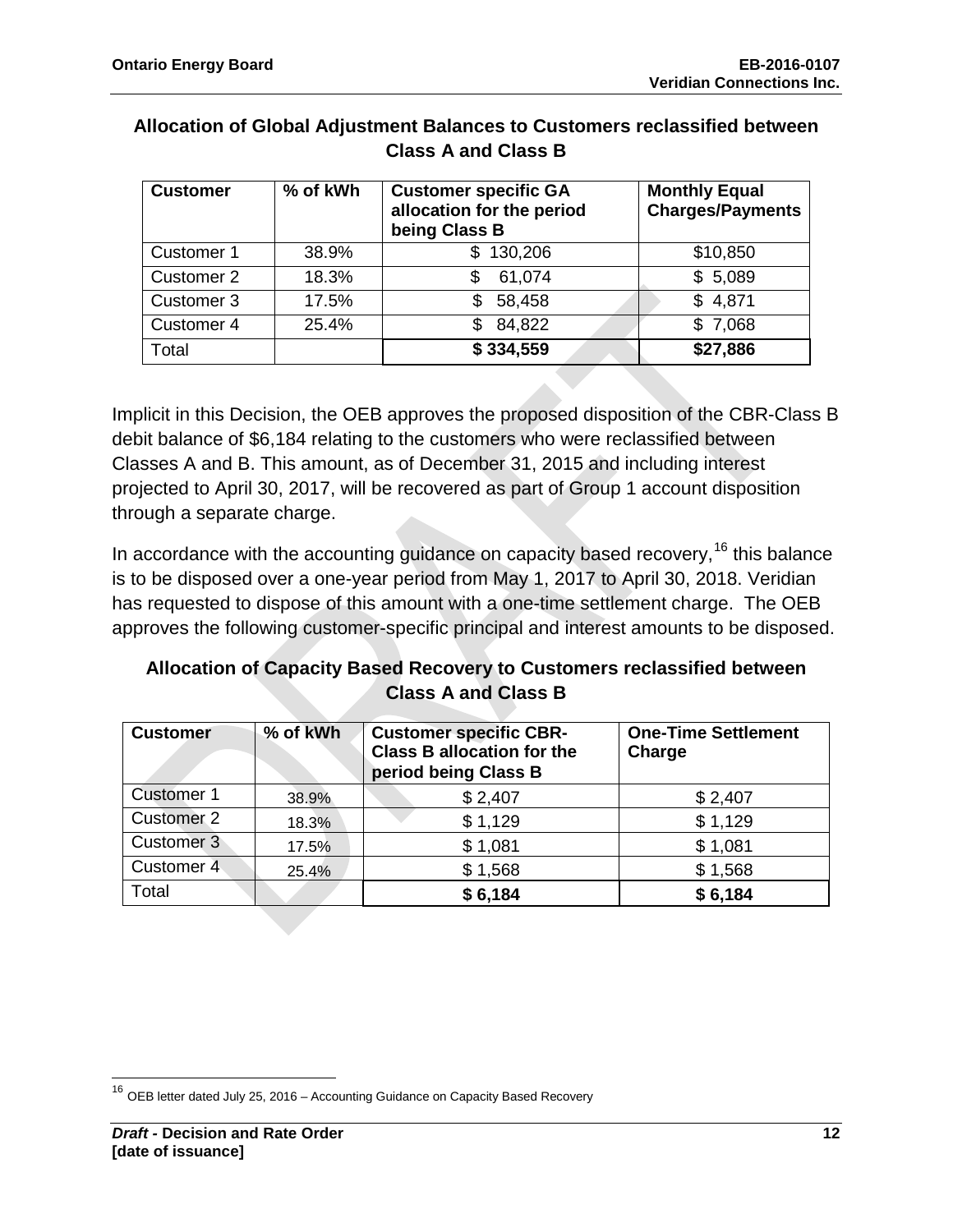## **9 THE LOST REVENUE ADJUSTMENT MECHANISM VARIANCE ACCOUNT BALANCE**

As part of the Ministry of Energy's conservation-first policy,<sup>[17](#page-13-0)</sup> the OEB requires distributors to engage in, and deliver, conservation and demand management (CDM) activities to reduce total energy consumption. The OEB policy<sup>[18](#page-13-1)</sup> established a Lost Revenue Adjustment Mechanism Variance Account (LRAMVA) to capture the distributor's revenue implications resulting from differences between actual demand and the last OEB-approved load forecast. These differences are to be recorded by distributors at the rate class level.

A distributor may apply for the disposition of the balance in the LRAMVA on an annual basis, as part of its IRM application, if the balance is deemed significant by the distributor. A request for the inclusion of lost revenues from demand response programs as part of the LRAMVA, must be addressed through a cost of service application.<sup>[19](#page-13-2)</sup>

Actual conservation savings were compared against Veridian's forecasted conservation savings of 31,633,296 kWh included in the most recent load forecast, which was set out in Veridian's 2014 cost of service application<sup>20</sup>. Veridian requested disposition of its LRAMVA debit balance of \$561,168, consisting of lost revenues in 2013, 2014 and 2015 from conservation and demand management programs delivered in 2011-2015 and carrying charges.The conservation savings claimed by Veridian were determined by the  $IESO.<sup>21</sup>$  $IESO.<sup>21</sup>$  $IESO.<sup>21</sup>$ 

### **Findings**

Veridian's LRAMVA balance has been calculated in accordance with the CDM Guidelines and updated LRAMVA policy. The OEB approves the disposition of the LRAMVA debit balance of \$561,168.

<span id="page-13-0"></span><sup>&</sup>lt;sup>17</sup> Ministry of Energy Policy Conservation First: A Renewed Vision for Energy Conservation in Ontario in the government's 2013 Long-Term Energy Plan, Achieving Balance<br><sup>18</sup> Guidelines for Electricity Distributor Conservation and Demand Management (EB-2012-0003, dated April 26, 2012)

<span id="page-13-2"></span><span id="page-13-1"></span><sup>&</sup>lt;sup>19</sup> Report of the Ontario Energy Board; Updated Policy for the Lost Revenue Adjustment Mechanism Calculation: Lost Revenues and Peak Demand Savings from Conservation and Demand Management Programs (EB-2016-0182, dated May 19, 2016)<br><sup>20</sup> EB-2013-0174

<span id="page-13-4"></span><span id="page-13-3"></span> $21$  The Ontario Power Authority was responsible for CDM program evaluation prior to 2015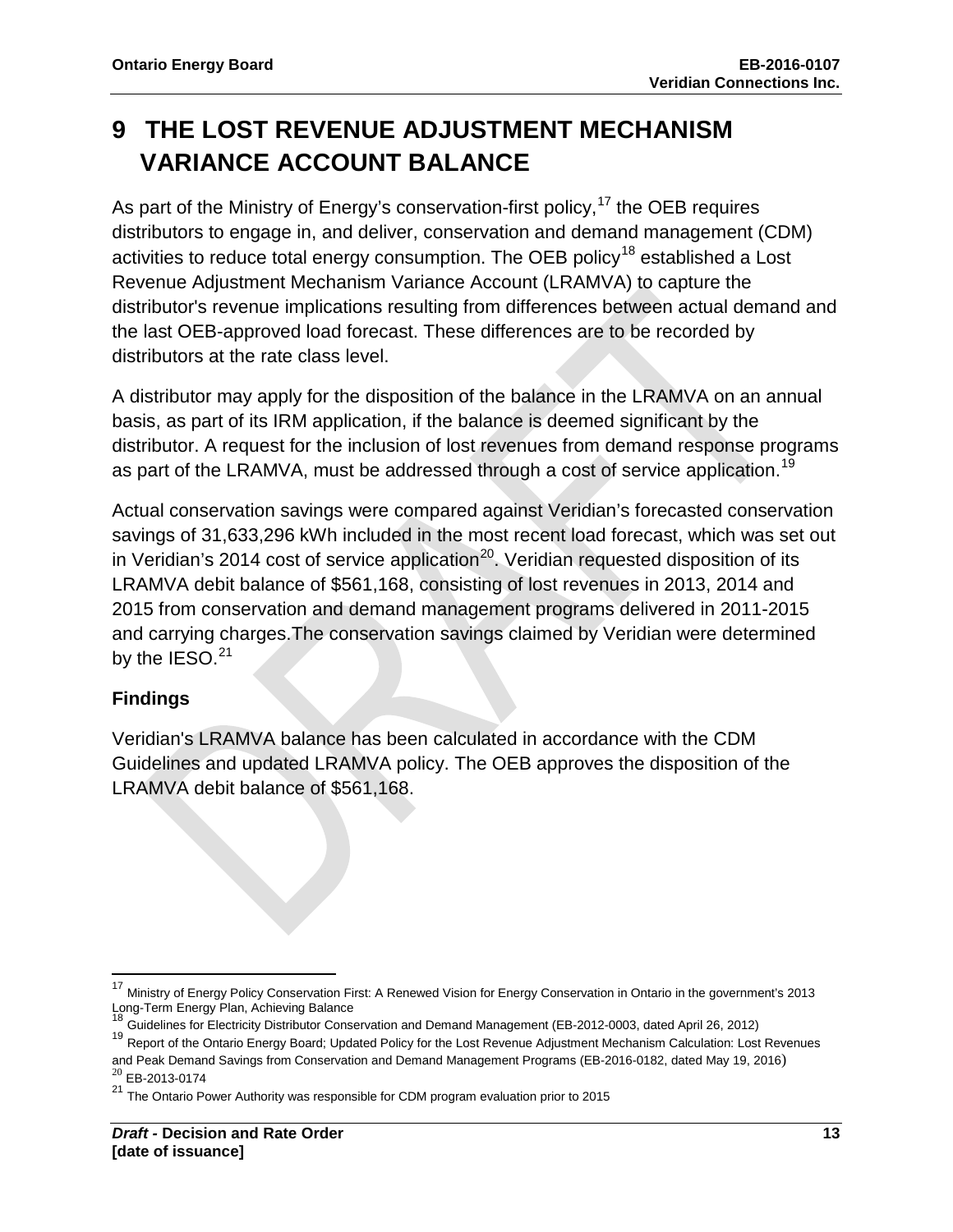| <b>Account Name</b> | <b>Account</b><br><b>Number</b> | <b>Actual CDM</b><br>Savings (\$)<br>A | <b>Forecasted CDM</b><br><b>Savings</b><br>$($ \$)<br>B | Carrying<br><b>Charges</b><br>$($)$<br>C | Total Claim (\$)<br>$D=(A-B)+C$ |
|---------------------|---------------------------------|----------------------------------------|---------------------------------------------------------|------------------------------------------|---------------------------------|
| LRAMVA              | 1568                            | \$1,030,151                            | \$488,665                                               | \$19,682                                 | \$561,168                       |

### **LRAMVA Balance for Disposition**

## **10 RESIDENTIAL RATE DESIGN**

All residential distribution rates currently include a fixed monthly charge and a variable usage charge. The OEB residential rate design policy<sup>[22](#page-14-0)</sup> stipulates that electricity distributors will transition residential customers to a fully fixed monthly distribution service charge over a four-year period starting in 2016. The OEB requires that distributors filing IRM applications this year continue with this transition by once again adjusting their distribution rates to increase the fixed monthly service charge and decrease the variable charge consistent with the policy.

The OEB expects the applicant to apply two tests to evaluate whether mitigation (generally a lengthening of the transition period) for customers in the transition is required. The first test is to calculate the change in the monthly fixed charge, and to consider mitigation if it exceeds \$4. The second is to calculate the total bill impact of the proposals in the application for low volume residential customers (defined as those residential RPP customers whose consumption is at the  $10<sup>th</sup>$  percentile for the class). Mitigation may be required if the bill impact related to the application exceeds 10% for these customers.

Veridian's implementation of the transition results in an increase to the fixed charge prior to the price cap adjustment of \$3.12 for residential customers and \$3.37 for seasonal residential customers. The bill impacts arising from the proposals in this application, including the fixed rate change, are below 10% for low volume residential and seasonal residential customers.

### **Findings**

The OEB finds that the proposed 2017 increase to the monthly fixed charge is in accordance with the OEB's residential rate design policy. The results of the monthly fixed charge, and total bill impact for low consumption residential and seasonal residential consumers show that no mitigation is required. The OEB approves the increase as proposed by the applicant and calculated in the final rate model.

<span id="page-14-0"></span><sup>22</sup> Ibid page 2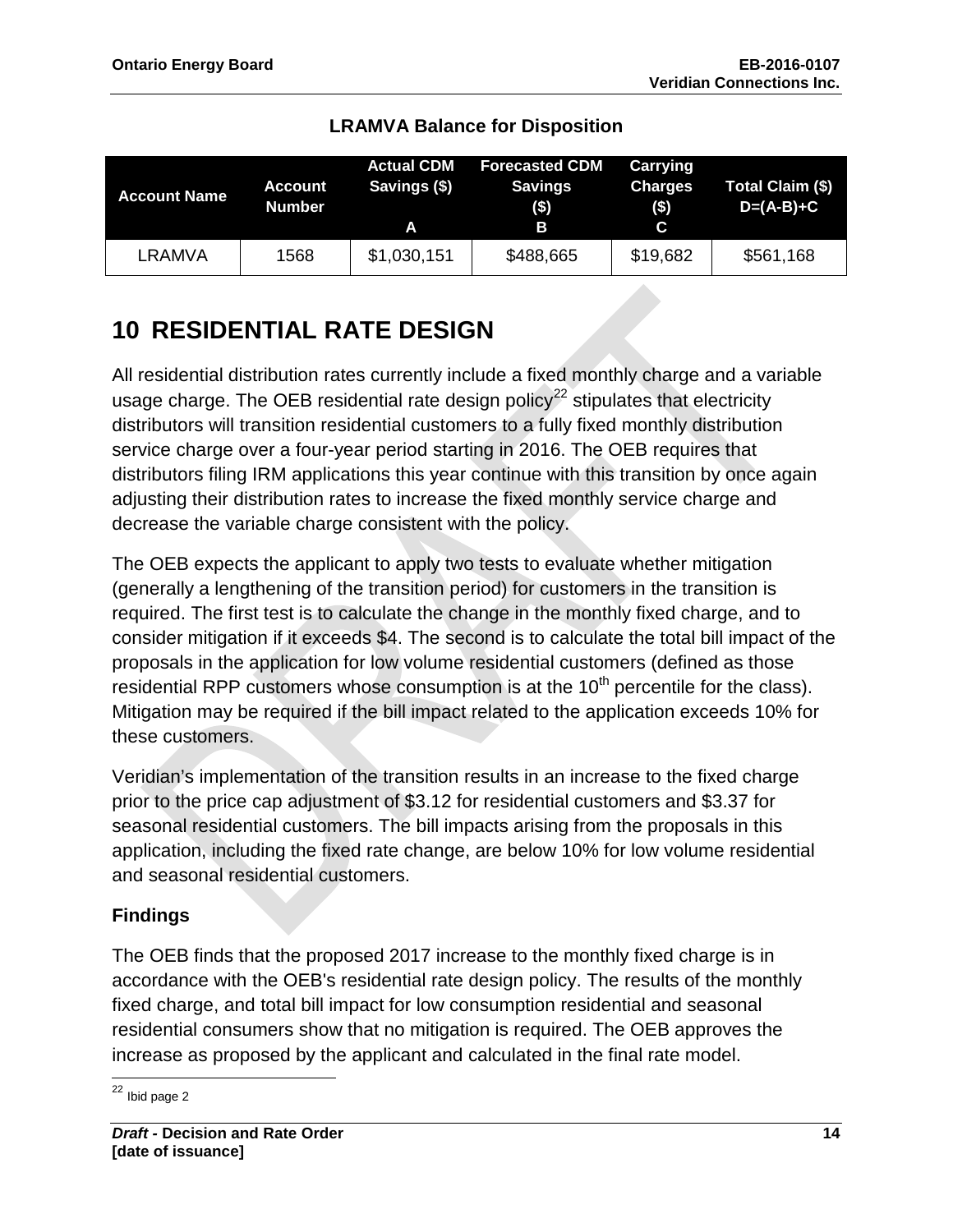## **11 IMPLEMENTATION AND ORDER**

### **Rate Model**

This Decision and Rate Order is accompanied by a rate model, applicable supporting models and a Tariff of Rates and Charges (Schedule A). Entries in the models were reviewed to ensure that they are in accordance with Veridian's EB-2013-0174 cost of service decision, and that the 2016 OEB-approved Tariff of Rates and Charges as well as the cost, revenue and consumption results from 2015 are as reported by Veridian to the OEB. The rate model was adjusted, where applicable, to correct any discrepancies.

## **THE ONTARIO ENERGY BOARD ORDERS THAT**

1. The Tariff of Rates and Charges set out in Schedule A of this Decision and Rate Order is approved effective May 1, 2017 for electricity consumed or estimated to have been consumed on and after such date. Veridian Connections Inc. shall notify its customers of the rate changes no later than the delivery of the first bill reflecting the new rates.

### **ADDRESS**

Ontario Energy Board P.O. Box 2319 2300 Yonge Street, 27th Floor Toronto ON M4P 1E4 Attention: Board Secretary

E-mail: [boardsec@ontarioenergyboard.ca](mailto:boardsec@ontarioenergyboard.ca) Tel: 1-888-632-6273 (Toll free) Fax: 416-440-7656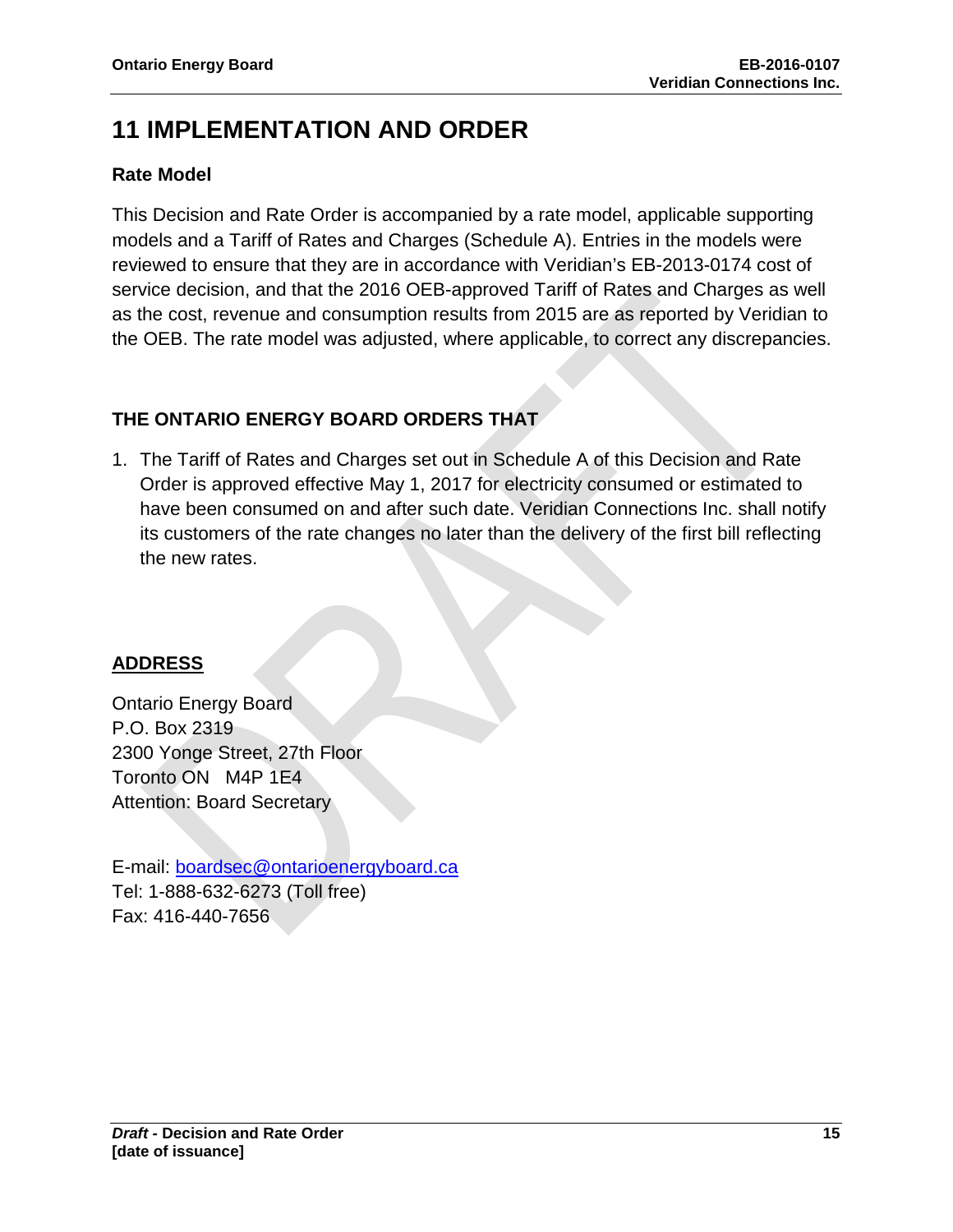### **DATED** at Toronto, [date]

## **ONTARIO ENERGY BOARD**

Kirsten Walli Board Secretary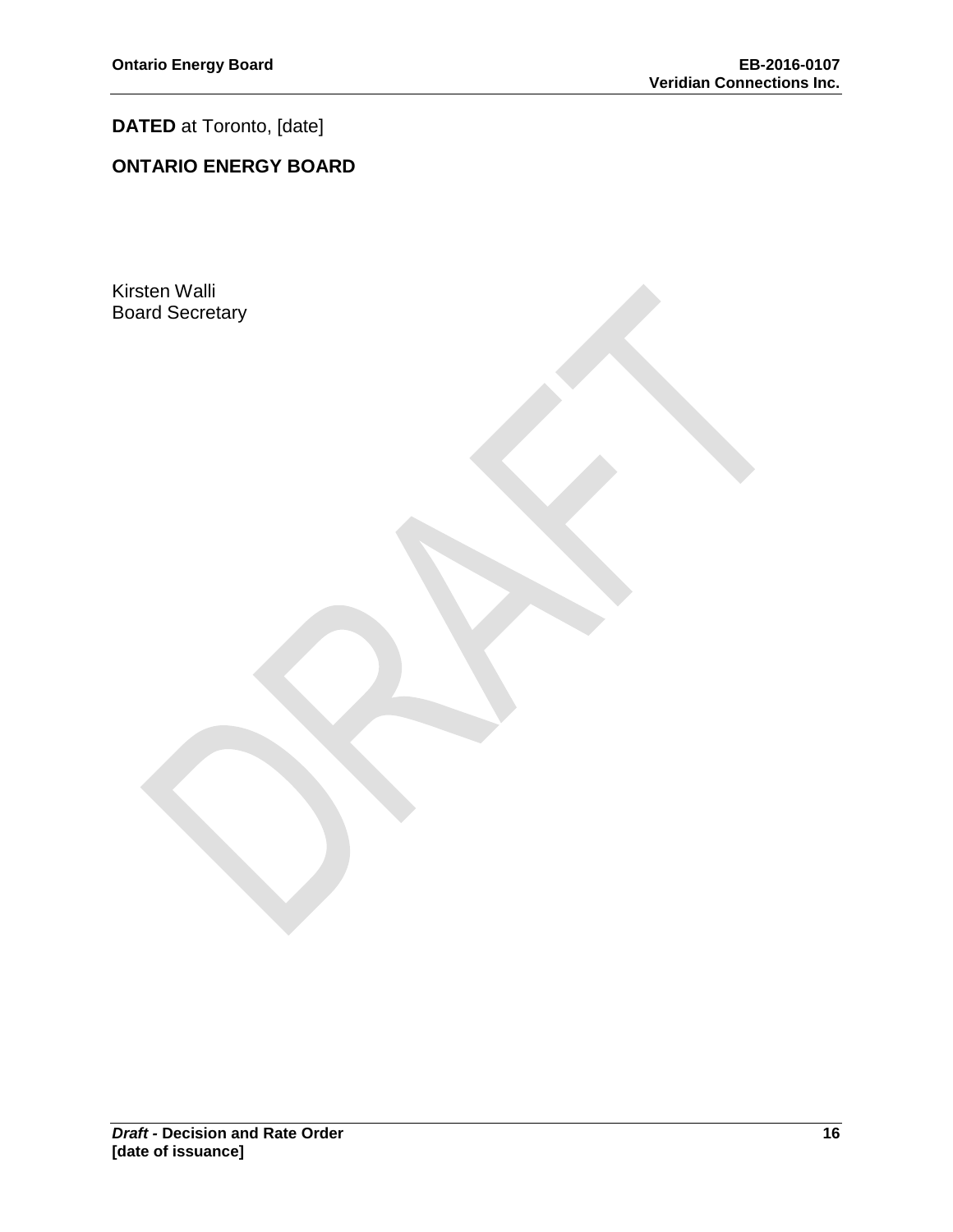**Schedule A**

**To Decision and Rate Order Tariff of Rates and Charges OEB File No: EB-2016-0107 DATED: [date]**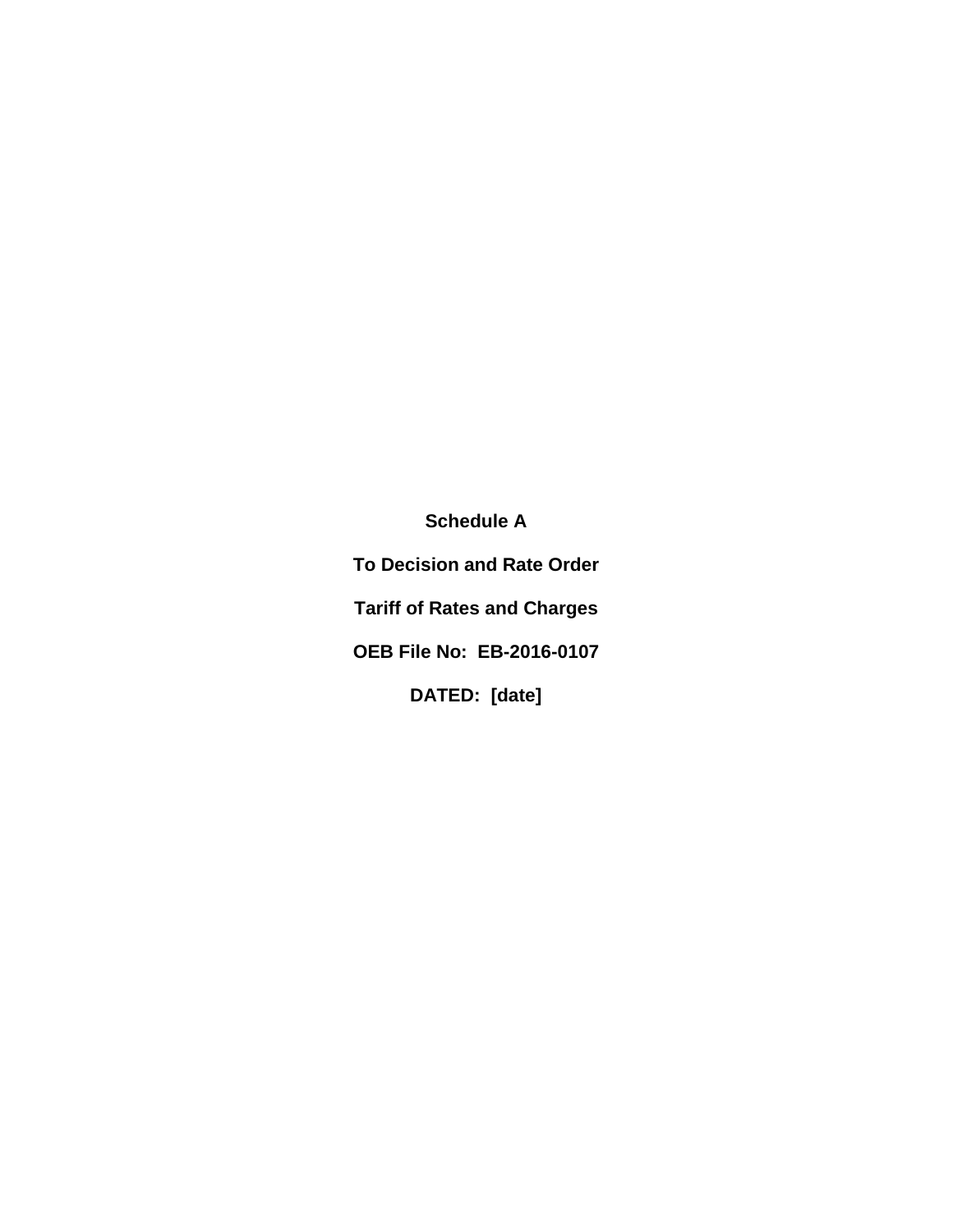**Effective and Implementation Date May 1, 2017**

**This schedule supersedes and replaces all previously**

**approved schedules of Rates, Charges and Loss Factors**

**EB-2016-0107**

### **RESIDENTIAL SERVICE CLASSIFICATION**

All residential customers with kilowatt-hour meters shall be deemed to have a demand of 50kW or less. This customer classification included single family homes, street townhouses, multiplexes, and block townhouses. This classification applies to a customer's main place of abode and may include additional buildings served through the same meter, provided they are not rental income units. To be classified as Residential, the customer must represent and warrant that the premise is designated as his/her principal residence or, in the case of a rented premise, that the premise is the principal residence of the rental occupant.

A principal residence is defined as meeting the following criteria:

a. The occupant must live in this residence for at least 8 months of the year.

b. The address of this residence must appear on the occupant's electric bill, driver's license, credit card invoice, property tax bill, etc.

c. Occupants who are eligible to vote in Provincial or Federal elections must be enumerated for this purpose at the address of this residence.

Class B consumers are defined in accordance with O. Reg. 429/04.

Further servicing details are available in the distributor's Conditions of Service.

#### **APPLICATION**

The application of these rates and charges shall be in accordance with the Licence of the Distributor and any Code or Order of the Ontario Energy Board, and amendments thereto as approved by the Ontario Energy Board, which may be applicable to the administration of this schedule.

No rates and charges for the distribution of electricity and charges to meet the costs of any work or service done or furnished for the purpose of the distribution of electricity shall be made except as permitted by this schedule, unless required by the Distributor's Licence or a Code or Order of the Ontario Energy Board, and amendments thereto as approved by the Ontario Energy Board, or as specified herein.

Unless specifically noted, this schedule does not contain any charges for the electricity commodity, be it under the Regulated Price Plan, a contract with a retailer or the wholesale market price, as applicable. In addition, the charges in the MONTHLY RATES AND CHARGES - Regulatory Component of this schedule do not apply to a customer that is an embedded wholesale market participant. to make inprovincial or Federal elections must be enumerated for this pure<br>in accordance with O. Reg. 429/04.<br>ailable in the distributor's Conditions of Service.<br>ailable in the distributor's Conditions of Service.<br>And char

It should be noted that this schedule does not list any charges, assessments, or credits that are required by law to be invoiced by a distributor and that are not subject to Ontario Energy Board approval, such as the Debt Retirement Charge, the Global Adjustment and the HST.

| Service Charge                                                                                        | \$     | 19.73    |
|-------------------------------------------------------------------------------------------------------|--------|----------|
| Rate Rider for Smart Metering Entity Charge - effective until October 31, 2018                        | \$     | 0.79     |
| Distribution Volumetric Rate                                                                          | \$/kWh | 0.0083   |
| Low Voltage Service Rate                                                                              | \$/kWh | 0.0010   |
| Rate Rider for Disposition of Global Adjustment Account (2017) - effective until April 30, 2018       |        |          |
| Applicable only for Non-RPP Customers                                                                 | \$/kWh | 0.0045   |
| Rate Rider for Disposition of Lost Revenue Adjustment Mechanism Variance Account (LRAMVA) (2017)      |        |          |
| - effective until April 30, 2018                                                                      | \$/kWh | 0.0002   |
| Rate Rider for Disposition of Deferral/Variance Accounts (2017) - effective until April 30, 2018      | \$/kWh | (0.0024) |
| Rate Rider for Disposition of Capacity Based Recovery Account (2017) - effective until April 30, 2018 |        |          |
| - Applicable only for Class B Customers                                                               | \$/kWh | 0.0003   |
| Retail Transmission Rate - Network Service Rate                                                       | \$/kWh | 0.0068   |
| Retail Transmission Rate - Line and Transformation Connection Service Rate                            | \$/kWh | 0.0048   |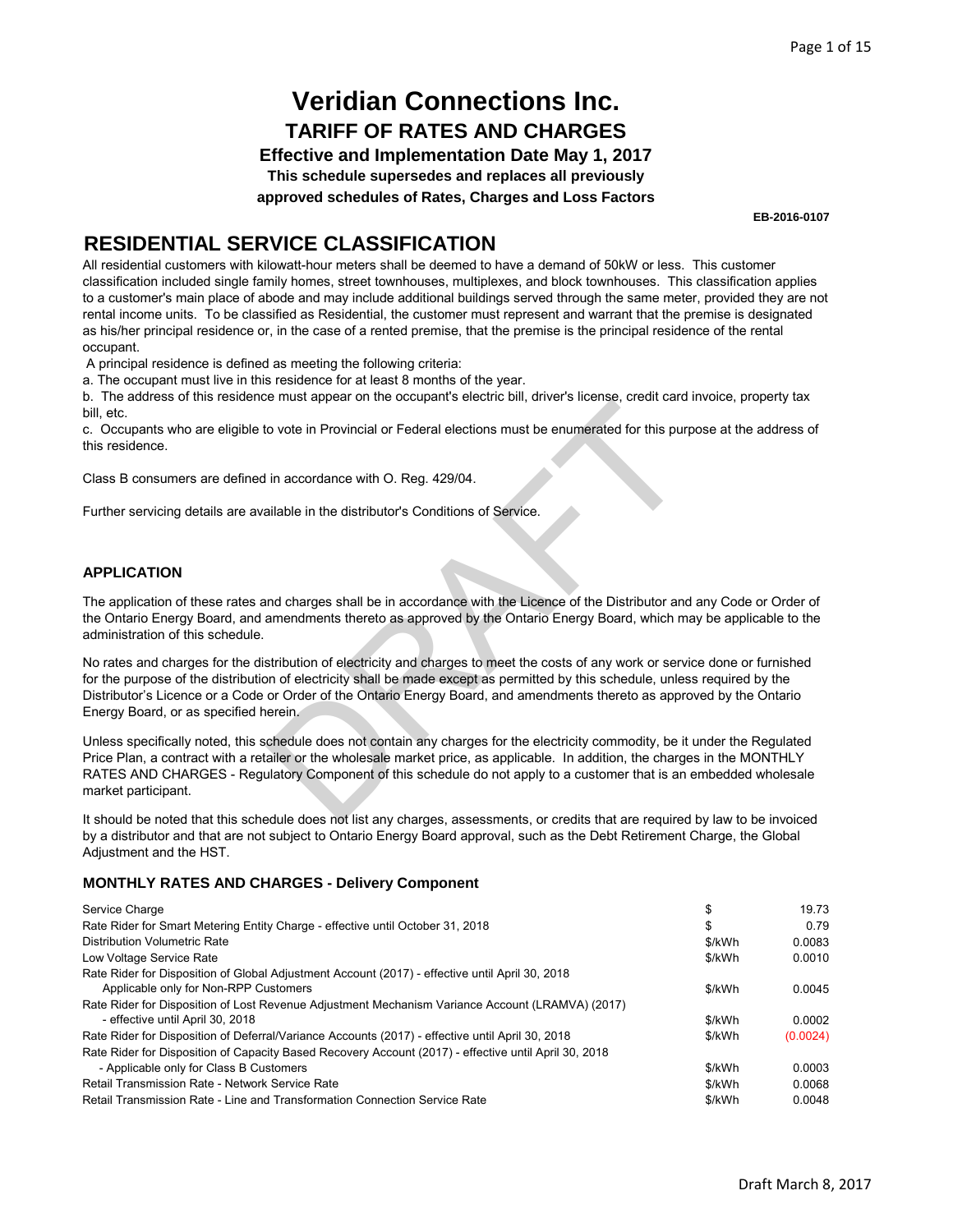**Effective and Implementation Date May 1, 2017**

**This schedule supersedes and replaces all previously**

**approved schedules of Rates, Charges and Loss Factors**

**EB-2016-0107**

#### **MONTHLY RATES AND CHARGES - Regulatory Component**

| Wholesale Market Service Rate (WMS) - not including CBR          | \$/kWh | 0.0032 |
|------------------------------------------------------------------|--------|--------|
| Capacity Based Recovery (CBR) - Applicable for Class B Customers | \$/kWh | 0.0004 |
| Rural or Remote Electricity Rate Protection Charge (RRRP)        | \$/kWh | 0.0021 |
| Ontario Electricity Support Program Charge (OESP)                | \$/kWh | 0.0011 |
| Standard Supply Service - Administrative Charge (if applicable)  |        | 0.25   |

RAFT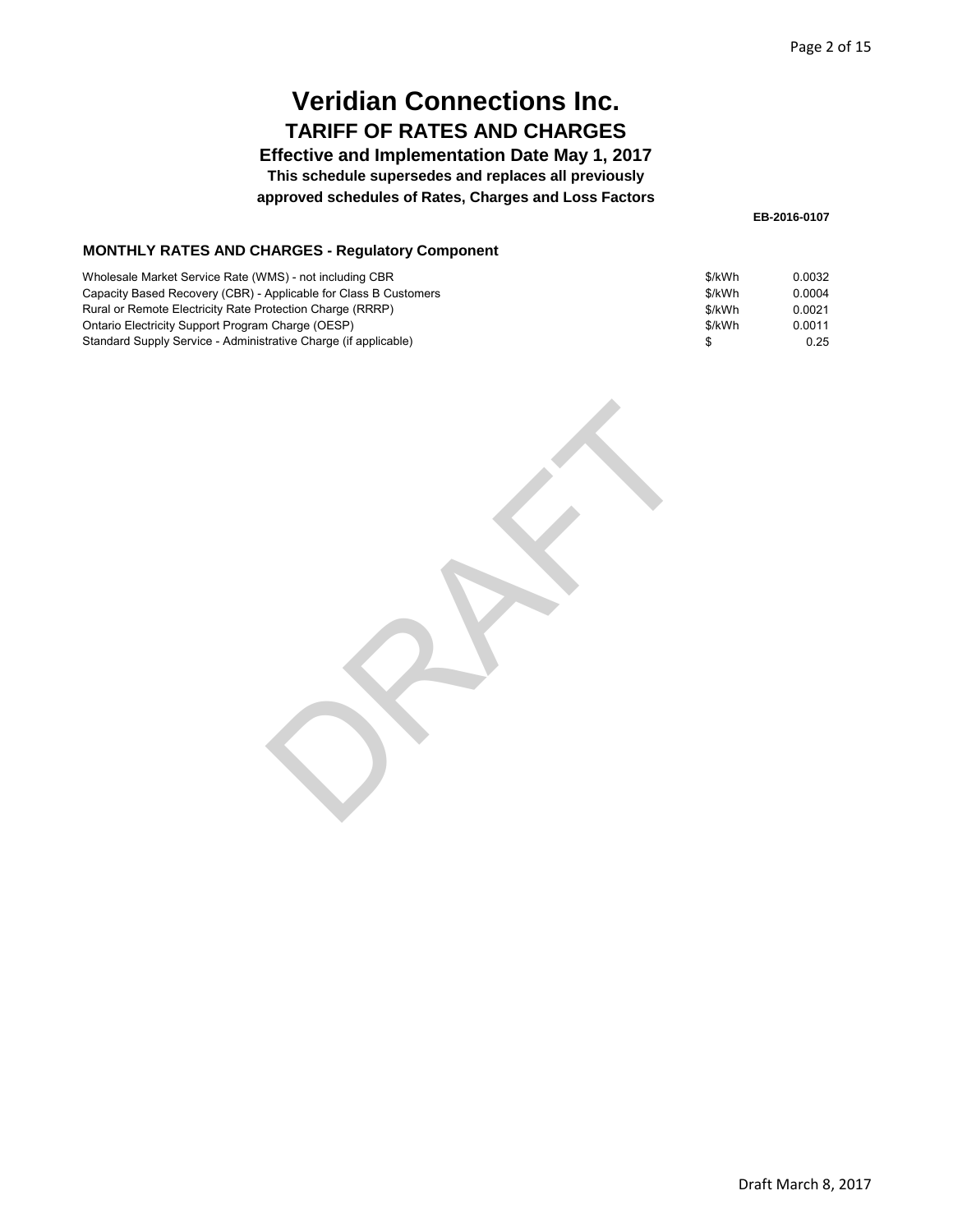**Effective and Implementation Date May 1, 2017**

**This schedule supersedes and replaces all previously**

**approved schedules of Rates, Charges and Loss Factors**

**EB-2016-0107**

### **ONTARIO ELECTRICITY SUPPORT PROGRAM RECIPIENTS**

In addition to the charges specified on Residential Classification pages of this tariff of rates and charges, the following credits are to be applied to eligible residential customers.

#### **APPLICATION**

The application of the charges are in accordance with the Distribution System Code (Section 9) and subsection 79.2(4) of the Ontario Energy Board Act, 1998.

The application of these charges shall be in accordance with the Licence of the Distributor and any Code or Order of the Ontario Energy Board, and amendments thereto as approved by the Ontario Energy Board, which may be applicable to the administration of this schedule.

#### **MONTHLY RATES AND CHARGES**

#### **Class A**

| administration of this schedule.                                                                                                                                                                                                                                                                                                                                                                                                                                                                                                                                                                                                                                                                                                                                                                                                                                                                                                                                              |               |
|-------------------------------------------------------------------------------------------------------------------------------------------------------------------------------------------------------------------------------------------------------------------------------------------------------------------------------------------------------------------------------------------------------------------------------------------------------------------------------------------------------------------------------------------------------------------------------------------------------------------------------------------------------------------------------------------------------------------------------------------------------------------------------------------------------------------------------------------------------------------------------------------------------------------------------------------------------------------------------|---------------|
| In this class:                                                                                                                                                                                                                                                                                                                                                                                                                                                                                                                                                                                                                                                                                                                                                                                                                                                                                                                                                                |               |
| "Aboriginal person" includes a person who is a First Nations person, a Métis person or an Inuit person;<br>"account-holder" means a consumer who has an account with a distributor that falls within a residential-rate classification as<br>specified in a rate order made by the Ontario Energy Board under section 78 of the Act, and who lives at the service address to<br>which the account relates for at least six months in a year;<br>"electricity-intensive medical device" means an oxygen concentrator, a mechanical ventilator, or such other device as may be<br>specified by the Ontario Energy Board;<br>"household" means the account-holder and any other people living at the accountholder's service address for at least six<br>months in a year, including people other than the account-holder's spouse, children or other relatives;<br>"household income" means the combined annual after-tax income of all members of a household aged 16 or over; |               |
| <b>MONTHLY RATES AND CHARGES</b>                                                                                                                                                                                                                                                                                                                                                                                                                                                                                                                                                                                                                                                                                                                                                                                                                                                                                                                                              |               |
| <b>Class A</b><br>(a) account-holders with a household income of \$28,000 or less living in a household of one or two persons;<br>(b) account-holders with a household income of between \$28,001 and \$39,000 living in a household of three persons;<br>(c) account-holders with a household income of between \$39,001 and \$48,000 living in a household of five persons; and<br>(d) account-holders with a household income of between \$48,001 and \$52,000 living in a household of seven or more persons;<br>but does not include account-holders in Class E.                                                                                                                                                                                                                                                                                                                                                                                                         |               |
| <b>OESP Credit</b>                                                                                                                                                                                                                                                                                                                                                                                                                                                                                                                                                                                                                                                                                                                                                                                                                                                                                                                                                            | \$<br>(30.00) |
| <b>Class B</b><br>(a) account-holders with a household income of \$28,000 or less living in a household of three persons;<br>(b) account-holders with a household income of between \$28,001 and \$39,000 living in a household of four persons;<br>(c) account-holders with a household income of between \$39,001 and \$48,000 living in a household of six persons;<br>but does not include account-holders in Class F.<br><b>OESP Credit</b>                                                                                                                                                                                                                                                                                                                                                                                                                                                                                                                              | \$<br>(34.00) |
| Class C<br>(a) account-holders with a household income of \$28,000 or less living in a household of four persons;<br>(b) account-holders with a household income of between \$28,001 and \$39,000 living in a household of five persons;<br>(c) account-holders with a household income of between \$39,001 and \$48,000 living in a household of seven or more persons;<br>but does not include account-holders in Class G.<br><b>OESP Credit</b>                                                                                                                                                                                                                                                                                                                                                                                                                                                                                                                            | \$<br>(38.00) |
| <b>Class D</b>                                                                                                                                                                                                                                                                                                                                                                                                                                                                                                                                                                                                                                                                                                                                                                                                                                                                                                                                                                |               |
| (a) account-holders with a household income of \$28,000 or less living in a household of five persons; and<br>(b) account-holders with a household income of between \$28,001 and \$39,000 living in a household of six persons;<br>but does not include account-holders in Class H.                                                                                                                                                                                                                                                                                                                                                                                                                                                                                                                                                                                                                                                                                          |               |
| <b>OESP Credit</b>                                                                                                                                                                                                                                                                                                                                                                                                                                                                                                                                                                                                                                                                                                                                                                                                                                                                                                                                                            | \$<br>(42.00) |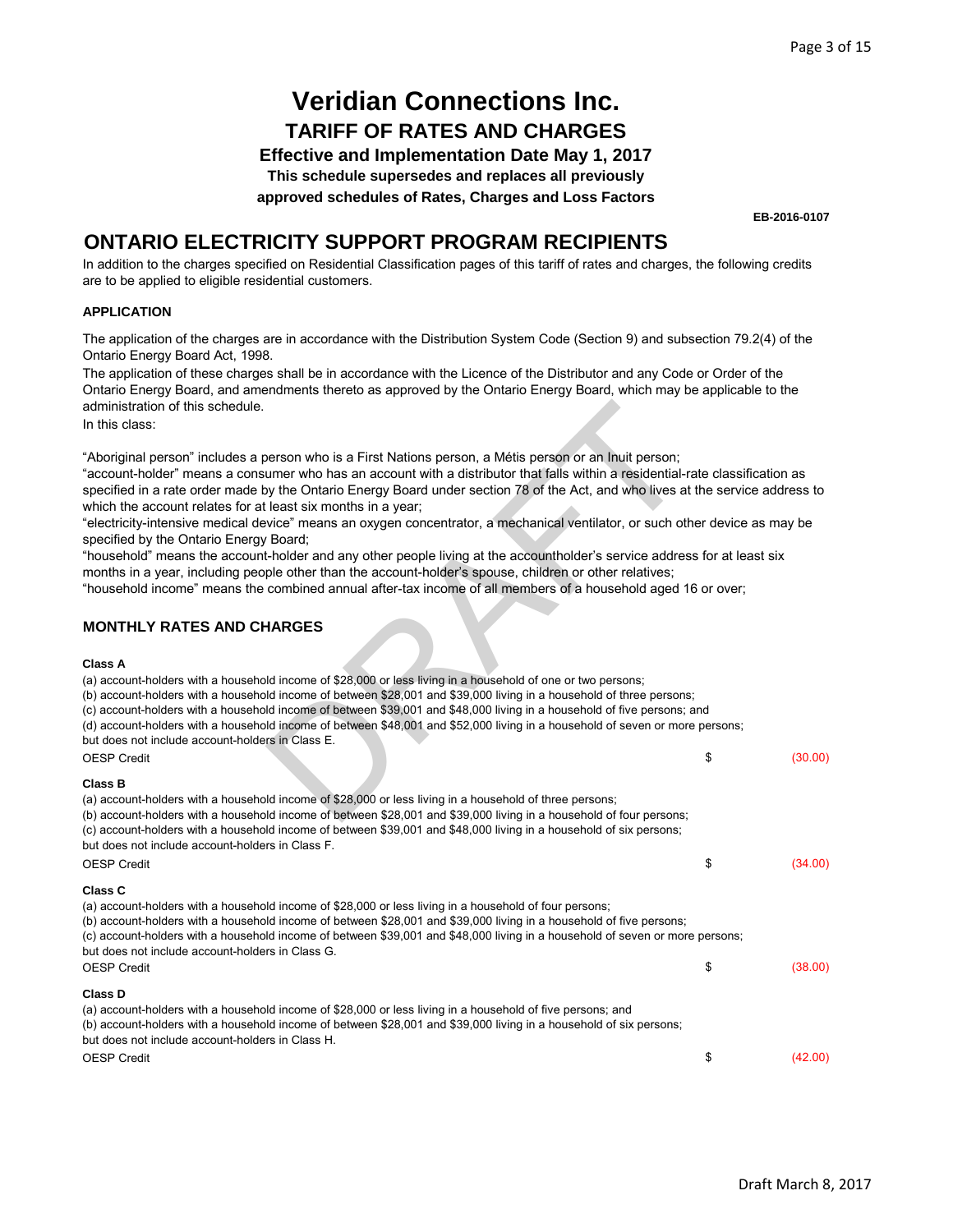**EB-2016-0107**

## **Veridian Connections Inc. TARIFF OF RATES AND CHARGES**

### **Effective and Implementation Date May 1, 2017**

**This schedule supersedes and replaces all previously**

**approved schedules of Rates, Charges and Loss Factors**

| <b>Class E</b><br>Class E comprises account-holders with a household income and household size described under Class A who also meet any of the following<br>conditions:<br>(a) the dwelling to which the account relates is heated primarily by electricity;<br>(b) the account-holder or any member of the account-holder's household is an Aboriginal person; or<br>(c) the account-holder or any member of the account-holder's household regularly uses, for medical purposes, an electricity-intensive medical<br>device at the dwelling to which the account relates.                       |                                       |         |
|----------------------------------------------------------------------------------------------------------------------------------------------------------------------------------------------------------------------------------------------------------------------------------------------------------------------------------------------------------------------------------------------------------------------------------------------------------------------------------------------------------------------------------------------------------------------------------------------------|---------------------------------------|---------|
| <b>OESP Credit</b>                                                                                                                                                                                                                                                                                                                                                                                                                                                                                                                                                                                 | \$                                    | (45.00) |
| <b>Class F</b><br>(a) account-holders with a household income of \$28,000 or less living in a household of six or more persons;<br>(b) account-holders with a household income of between \$28,001 and \$39,000 living in a household of seven or more persons; or<br>(c) account-holders with a household income and household size described under Class B who also meet any of the following conditions:                                                                                                                                                                                        |                                       |         |
| i. the dwelling to which the account relates is heated primarily by electricity;<br>ii. the account-holder or any member of the account-holder's household is an Aboriginal person; or<br>iii. the account-holder or any member of the account-holder's household regularly uses, for medical purposes, an electricity-intensive<br>medical device at the dwelling to which the account relates                                                                                                                                                                                                    |                                       |         |
| OESP Credit                                                                                                                                                                                                                                                                                                                                                                                                                                                                                                                                                                                        | \$                                    | (50.00) |
| <b>Class G</b><br>Class G comprises account-holders with a household income and household size described under Class C who also meet any of the following<br>conditions:<br>(a) the dwelling to which the account relates is heated primarily by electricity;<br>(b) the account-holder or any member of the account-holder's household is an Aboriginal person; or<br>(c) the account-holder or any member of the account-holder's household regularly uses, for medical purposes, an electricity-intensive medical<br>device at the dwelling to which the account relates.                       |                                       |         |
| <b>OESP Credit</b>                                                                                                                                                                                                                                                                                                                                                                                                                                                                                                                                                                                 | \$                                    | (55.00) |
| <b>Class H</b><br>Class H comprises account-holders with a household income and household size described under Class D who also meet any of the following<br>conditions:<br>(a) the dwelling to which the account relates is heated primarily by electricity;<br>(b) the account-holder or any member of the account-holder's household is an Aboriginal person; or<br>(c) the account-holder or any member of the account-holder's household regularly uses, for medical purposes, an electricity-intensive medical<br>device at the dwelling to which the account relates.<br><b>OESP Credit</b> | \$                                    | (60.00) |
| Class I<br>Class I comprises account-holders with a household income and household size described under paragraphs (a) or (b) of Class F who also<br>meet any of the following conditions:<br>(a) the dwelling to which the account relates is heated primarily by electricity;<br>(b) the account-holder or any member of the account-holder's household is an Aboriginal person; or<br>اموزادهمو موالمومين بالرمان بموم اداموا ومربوط واحوالهما فسيموهم وطفائه موطوده متموس بمواديها فسيوموهم                                                                                                    | susanan on alantain: intensius madisa |         |

(c) the account-holder or any member of the account-holder's household regularly uses, for medical purposes, an electricity-intensive medical device at the dwelling to which the account relates.

OESP Credit

 $$$  (75.00)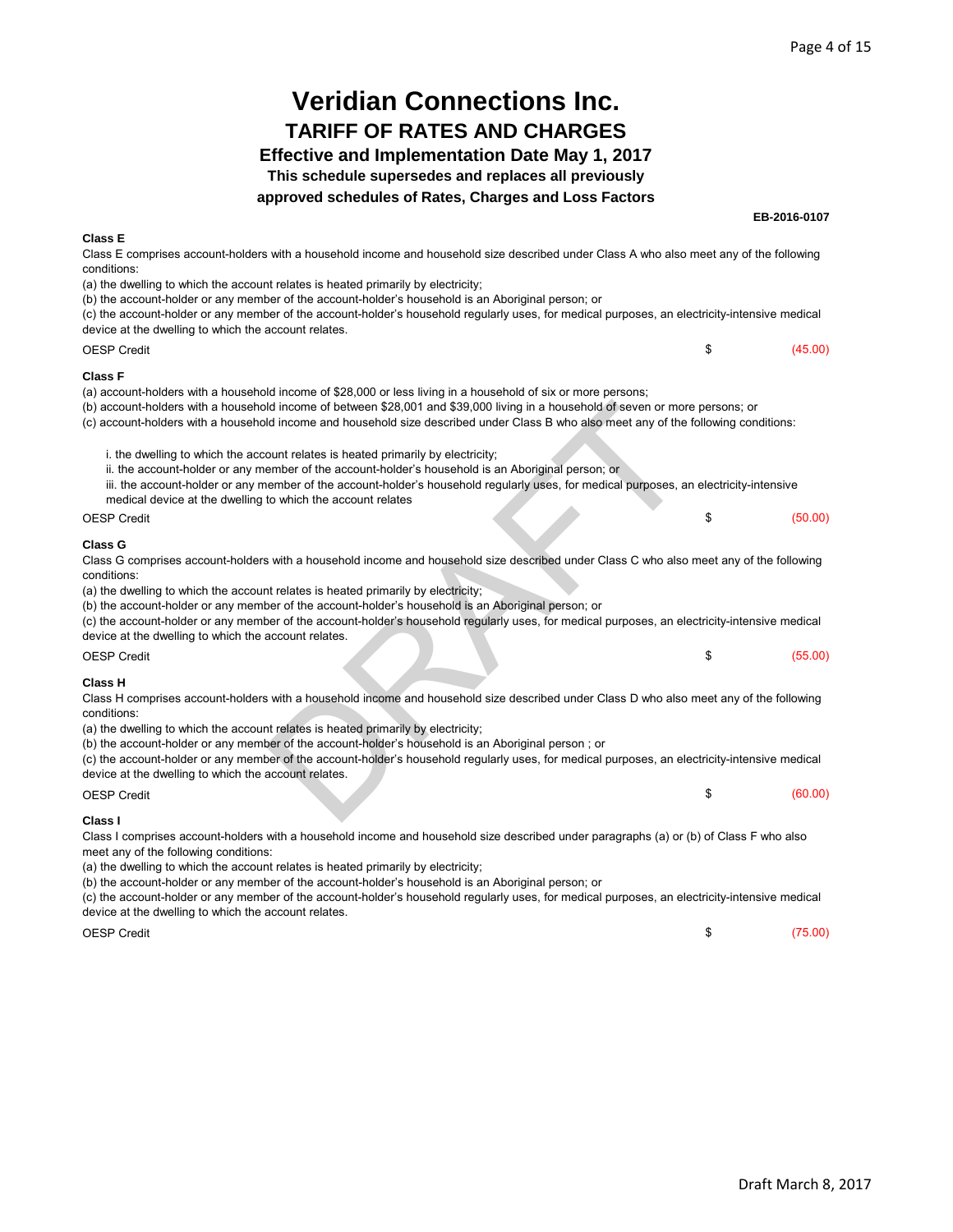**Effective and Implementation Date May 1, 2017**

**This schedule supersedes and replaces all previously**

**approved schedules of Rates, Charges and Loss Factors**

**EB-2016-0107**

### **SEASONAL RESIDENTIAL SERVICE CLASSIFICATION**

This classification is defined as any residential service not meeting the Residential Service Classification criteria. It includes such dwellings as cottages, chalets, and camps. Class B consumers are defined in accordance with O. Reg. 429/04.

Further servicing details are available in the distributor's Conditions of Service.

#### **APPLICATION**

The application of these rates and charges shall be in accordance with the Licence of the Distributor and any Code or Order of the Ontario Energy Board, and amendments thereto as approved by the Ontario Energy Board, which may be applicable to the administration of this schedule.

#### **MONTHLY RATES AND CHARGES - Delivery Component**

| Energy Board, and amendments thereto as approved by the Ontario Energy Board, which may be applicable to the administration of this<br>schedule.                                                                                                                                                                                                                                                                                  |        |          |
|-----------------------------------------------------------------------------------------------------------------------------------------------------------------------------------------------------------------------------------------------------------------------------------------------------------------------------------------------------------------------------------------------------------------------------------|--------|----------|
| No rates and charges for the distribution of electricity and charges to meet the costs of any work or service done or furnished for the purpose<br>of the distribution of electricity shall be made except as permitted by this schedule, unless required by the Distributor's Licence or a Code or<br>Order of the Ontario Energy Board, and amendments thereto as approved by the Ontario Energy Board, or as specified herein. |        |          |
| Unless specifically noted, this schedule does not contain any charges for the electricity commodity, be it under the Regulated Price Plan, a<br>contract with a retailer or the wholesale market price, as applicable. In addition, the charges in the MONTHLY RATES AND CHARGES -<br>Regulatory Component of this schedule do not apply to a customer that is an embedded wholesale market participant.                          |        |          |
| It should be noted that this schedule does not list any charges, assessments, or credits that are required by law to be invoiced by a distributor<br>and that are not subject to Ontario Energy Board approval, such as the Debt Retirement Charge, the Global Adjustment and the HST.                                                                                                                                            |        |          |
| <b>MONTHLY RATES AND CHARGES - Delivery Component</b>                                                                                                                                                                                                                                                                                                                                                                             |        |          |
| Service Charge                                                                                                                                                                                                                                                                                                                                                                                                                    | \$     | 37.39    |
| Rate Rider for Smart Metering Entity Charge - effective until October 31, 2018                                                                                                                                                                                                                                                                                                                                                    | \$     | 0.79     |
| <b>Distribution Volumetric Rate</b>                                                                                                                                                                                                                                                                                                                                                                                               | \$/kWh | 0.0215   |
| Low Voltage Service Rate                                                                                                                                                                                                                                                                                                                                                                                                          | \$/kWh | 0.0013   |
| Rate Rider for Disposition of Global Adjustment Account (2017) - effective until April 30, 2018                                                                                                                                                                                                                                                                                                                                   | \$/kWh | 0.0045   |
| Applicable only for Non-RPP Customers<br>Rate Rider for Disposition of Deferral/Variance Accounts (2017) - effective until April 30, 2018                                                                                                                                                                                                                                                                                         | \$/kWh | (0.0042) |
|                                                                                                                                                                                                                                                                                                                                                                                                                                   |        |          |
| Rate Rider for Disposition of Capacity Based Recovery Account (2017) - effective until April 30, 2018<br>- Applicable only for Class B Customers                                                                                                                                                                                                                                                                                  | \$/kWh | 0.0003   |
| Retail Transmission Rate - Network Service Rate                                                                                                                                                                                                                                                                                                                                                                                   | \$/kWh | 0.0070   |
| Retail Transmission Rate - Line and Transformation Connection Service Rate                                                                                                                                                                                                                                                                                                                                                        | \$/kWh | 0.0061   |
| <b>MONTHLY RATES AND CHARGES - Regulatory Component</b>                                                                                                                                                                                                                                                                                                                                                                           |        |          |
| Wholesale Market Service Rate (WMS) - not including CBR                                                                                                                                                                                                                                                                                                                                                                           | \$/kWh | 0.0032   |
| Capacity Based Recovery (CBR) - Applicable for Class B Customers                                                                                                                                                                                                                                                                                                                                                                  | \$/kWh | 0.0004   |
| Rural or Remote Electricity Rate Protection Charge (RRRP)                                                                                                                                                                                                                                                                                                                                                                         | \$/kWh | 0.0021   |
| Ontario Electricity Support Program Charge (OESP)                                                                                                                                                                                                                                                                                                                                                                                 | \$/kWh | 0.0011   |

Ontario Electricity Support Program Charge (OESP) Standard Supply Service - Administrative Charge (if applicable)

\$ 0.25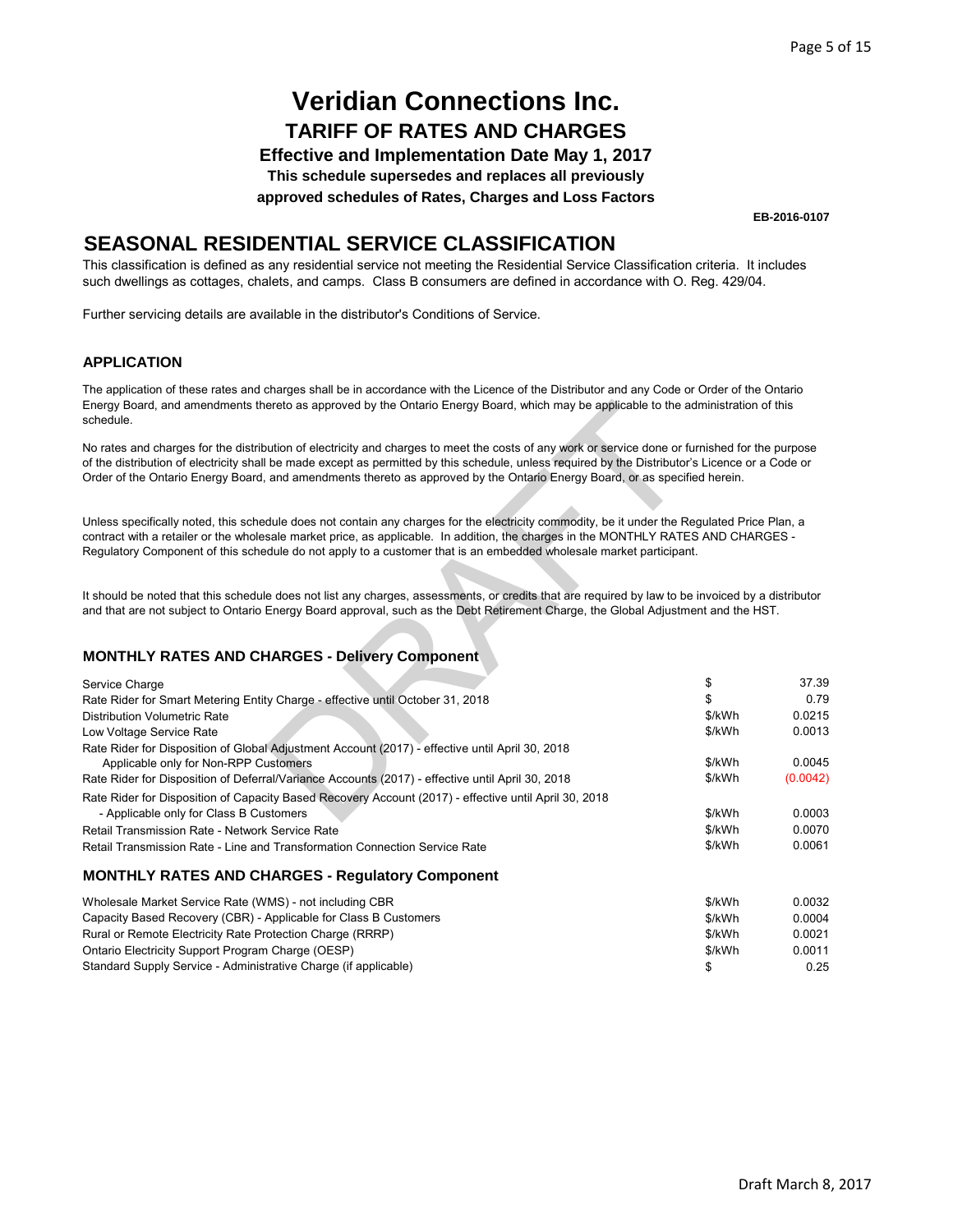**Effective and Implementation Date May 1, 2017**

**This schedule supersedes and replaces all previously**

**approved schedules of Rates, Charges and Loss Factors**

**EB-2016-0107**

### **GENERAL SERVICE LESS THAN 50 KW SERVICE CLASSIFICATION**

This classification applies to a non residential account whose average monthly maximum demand is less than, or is forecast to be less than 50kW.

Class B consumers are defined in accordance with O. Reg. 429/04.

Further servicing details are available in the distributor's Condition of Service.

#### **APPLICATION**

| The application of these rates and charges shall be in accordance with the Licence of the Distributor and any Code or Order of<br>the Ontario Energy Board, and amendments thereto as approved by the Ontario Energy Board, which may be applicable to the<br>administration of this schedule.                                                                                                                                       |        |          |
|--------------------------------------------------------------------------------------------------------------------------------------------------------------------------------------------------------------------------------------------------------------------------------------------------------------------------------------------------------------------------------------------------------------------------------------|--------|----------|
| No rates and charges for the distribution of electricity and charges to meet the costs of any work or service done or furnished<br>for the purpose of the distribution of electricity shall be made except as permitted by this schedule, unless required by the<br>Distributor's Licence or a Code or Order of the Ontario Energy Board, and amendments thereto as approved by the Ontario<br>Energy Board, or as specified herein. |        |          |
| Unless specifically noted, this schedule does not contain any charges for the electricity commodity, be it under the Regulated<br>Price Plan, a contract with a retailer or the wholesale market price, as applicable. In addition, the charges in the MONTHLY<br>RATES AND CHARGES - Regulatory Component of this schedule do not apply to a customer that is an embedded wholesale<br>market participant.                          |        |          |
| It should be noted that this schedule does not list any charges, assessments, or credits that are required by law to be invoiced<br>by a distributor and that are not subject to Ontario Energy Board approval, such as the Debt Retirement Charge, the Global<br>Adjustment and the HST.                                                                                                                                            |        |          |
| <b>MONTHLY RATES AND CHARGES - Delivery Component</b>                                                                                                                                                                                                                                                                                                                                                                                |        |          |
| Service Charge                                                                                                                                                                                                                                                                                                                                                                                                                       | \$     | 16.90    |
| Rate Rider for Smart Metering Entity Charge - effective until October 31, 2018                                                                                                                                                                                                                                                                                                                                                       | \$     | 0.79     |
| Distribution Volumetric Rate                                                                                                                                                                                                                                                                                                                                                                                                         | \$/kWh | 0.0170   |
| Low Voltage Service Rate                                                                                                                                                                                                                                                                                                                                                                                                             | \$/kWh | 0.0009   |
| Rate Rider for Disposition of Global Adjustment Account (2017) - effective until April 30, 2018                                                                                                                                                                                                                                                                                                                                      |        |          |
| Applicable only for Non-RPP Customers                                                                                                                                                                                                                                                                                                                                                                                                | \$/kWh | 0.0045   |
| Rate Rider for Disposition of Lost Revenue Adjustment Mechanism Variance Account (LRAMVA) (2017)<br>- effective until April 30, 2018                                                                                                                                                                                                                                                                                                 | \$/kWh | 0.0002   |
| Rate Rider for Disposition of Deferral/Variance Accounts (2017) - effective until April 30, 2018                                                                                                                                                                                                                                                                                                                                     | \$/kWh | (0.0024) |
| Rate Rider for Disposition of Capacity Based Recovery Account (2017) - effective until April 30, 2018                                                                                                                                                                                                                                                                                                                                |        |          |
| - Applicable only for Class B Customers                                                                                                                                                                                                                                                                                                                                                                                              | \$/kWh | 0.0003   |
| Retail Transmission Rate - Network Service Rate                                                                                                                                                                                                                                                                                                                                                                                      | \$/kWh | 0.0062   |
| Retail Transmission Rate - Line and Transformation Connection Service Rate                                                                                                                                                                                                                                                                                                                                                           | \$/kWh | 0.0043   |
| <b>MONTHLY RATES AND CHARGES - Regulatory Component</b>                                                                                                                                                                                                                                                                                                                                                                              |        |          |
| Wholesale Market Service Rate (WMS) - not including CBR                                                                                                                                                                                                                                                                                                                                                                              | \$/kWh | 0.0032   |
| Capacity Based Recovery (CBR) - Applicable for Class B Customers                                                                                                                                                                                                                                                                                                                                                                     | \$/kWh | 0.0004   |
| Rural or Remote Electricity Rate Protection Charge (RRRP)                                                                                                                                                                                                                                                                                                                                                                            | \$/kWh | 0.0021   |
| Ontario Electricity Support Program Charge (OESP)                                                                                                                                                                                                                                                                                                                                                                                    | \$/kWh | 0.0011   |
| Standard Supply Service - Administrative Charge (if applicable)                                                                                                                                                                                                                                                                                                                                                                      | \$     | 0.25     |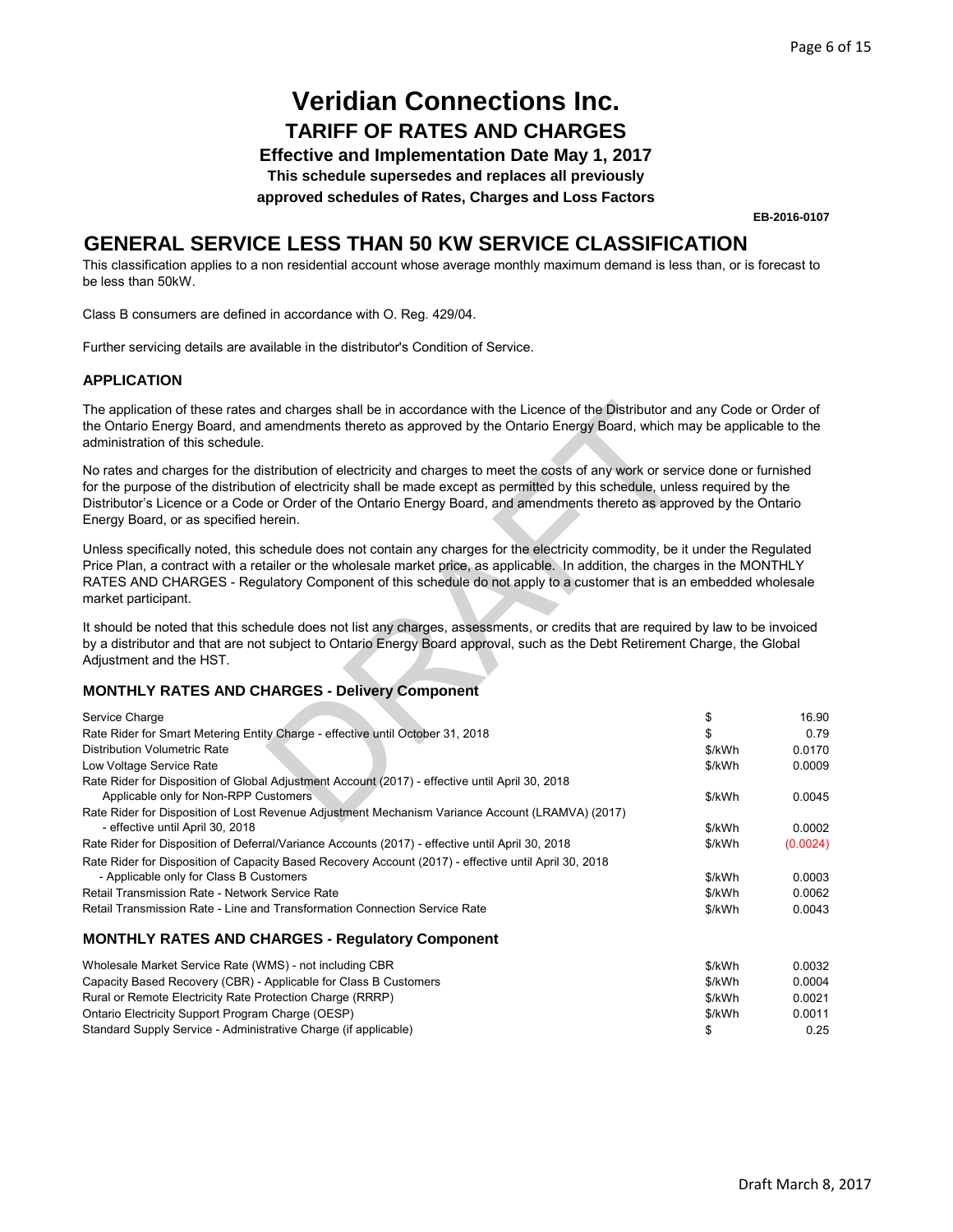**Effective and Implementation Date May 1, 2017**

**This schedule supersedes and replaces all previously**

**approved schedules of Rates, Charges and Loss Factors**

**EB-2016-0107**

### **GENERAL SERVICE 50 TO 2,999 KW SERVICE CLASSIFICATION**

This classification applies to a non residential account whose average monthly maximum demand used for billing purposes is equal to or greater than, or is forecast to be equal to or greater than, 50kW but less than 3,000 kW. Class A and Class B customers are defined in accordance with O.Reg.429/04.

Further servicing details are available in the distributor's Conditions of Service.

#### **APPLICATION**

The application of these rates and charges shall be in accordance with the Licence of the Distributor and any Code or Order of the Ontario Energy Board, and amendments thereto as approved by the Ontario Energy Board, which may be applicable to the administration of this schedule.

| the Ontario Energy Board, and amendments thereto as approved by the Ontario Energy Board, which may be applicable to the<br>administration of this schedule.                                                                                                                                                                                                                                                                         |        |                    |
|--------------------------------------------------------------------------------------------------------------------------------------------------------------------------------------------------------------------------------------------------------------------------------------------------------------------------------------------------------------------------------------------------------------------------------------|--------|--------------------|
| No rates and charges for the distribution of electricity and charges to meet the costs of any work or service done or furnished<br>for the purpose of the distribution of electricity shall be made except as permitted by this schedule, unless required by the<br>Distributor's Licence or a Code or Order of the Ontario Energy Board, and amendments thereto as approved by the Ontario<br>Energy Board, or as specified herein. |        |                    |
| Unless specifically noted, this schedule does not contain any charges for the electricity commodity, be it under the Regulated<br>Price Plan, a contract with a retailer or the wholesale market price, as applicable. In addition, the charges in the MONTHLY<br>RATES AND CHARGES - Regulatory Component of this schedule do not apply to a customer that is an embedded wholesale<br>market participant.                          |        |                    |
| It should be noted that this schedule does not list any charges, assessments, or credits that are required by law to be invoiced<br>by a distributor and that are not subject to Ontario Energy Board approval, such as the Debt Retirement Charge, the Global<br>Adjustment and the HST.                                                                                                                                            |        |                    |
| <b>MONTHLY RATES AND CHARGES - Delivery Component</b>                                                                                                                                                                                                                                                                                                                                                                                |        |                    |
| Service Charge                                                                                                                                                                                                                                                                                                                                                                                                                       | \$     | 107.98             |
| <b>Distribution Volumetric Rate</b>                                                                                                                                                                                                                                                                                                                                                                                                  | \$/kW  | 3.3314             |
| Low Voltage Service Rate                                                                                                                                                                                                                                                                                                                                                                                                             | \$/kW  | 0.3858             |
| Rate Rider for Disposition of Global Adjustment Account (2017) - effective until April 30, 2018                                                                                                                                                                                                                                                                                                                                      |        |                    |
| Applicable only for Non-RPP Customers                                                                                                                                                                                                                                                                                                                                                                                                | \$/kWh | 0.0045             |
| Rate Rider for Disposition of Lost Revenue Adjustment Mechanism Variance Account (LRAMVA) (2017)                                                                                                                                                                                                                                                                                                                                     |        |                    |
| - effective until April 30, 2018                                                                                                                                                                                                                                                                                                                                                                                                     | \$/kW  | 0.0876             |
| Rate Rider for Disposition of Deferral/Variance Accounts (2017) - effective until April 30, 2018<br>Applicable only for Non-Wholesale Market Participants                                                                                                                                                                                                                                                                            | \$/kW  |                    |
| Rate Rider for Disposition of Deferral/Variance Accounts (2017) - effective until April 30, 2018                                                                                                                                                                                                                                                                                                                                     | \$/kW  | (1.1976)<br>0.2018 |
| Rate Rider for Disposition of Capacity Based Recovery Account (2017) - effective until April 30, 2018                                                                                                                                                                                                                                                                                                                                |        |                    |
| - Applicable only for Class B Customers                                                                                                                                                                                                                                                                                                                                                                                              | \$/kW  | 0.1102             |
| Retail Transmission Rate - Network Service Rate                                                                                                                                                                                                                                                                                                                                                                                      | \$/kW  | 3.0062             |
| Retail Transmission Rate - Line and Transformation Connection Service Rate                                                                                                                                                                                                                                                                                                                                                           | \$/kW  | 2.0348             |
| <b>MONTHLY RATES AND CHARGES - Regulatory Component</b>                                                                                                                                                                                                                                                                                                                                                                              |        |                    |
| Wholesale Market Service Rate (WMS) - not including CBR                                                                                                                                                                                                                                                                                                                                                                              | \$/kWh | 0.0032             |
| Capacity Based Recovery (CBR) - Applicable for Class B Customers                                                                                                                                                                                                                                                                                                                                                                     | \$/kWh | 0.0004             |
| Rural or Remote Electricity Rate Protection Charge (RRRP)                                                                                                                                                                                                                                                                                                                                                                            | \$/kWh | 0.0021             |
| Ontario Electricity Support Program Charge (OESP)                                                                                                                                                                                                                                                                                                                                                                                    | \$/kWh | 0.0011             |
| Standard Supply Service - Administrative Charge (if applicable)                                                                                                                                                                                                                                                                                                                                                                      | \$     | 0.25               |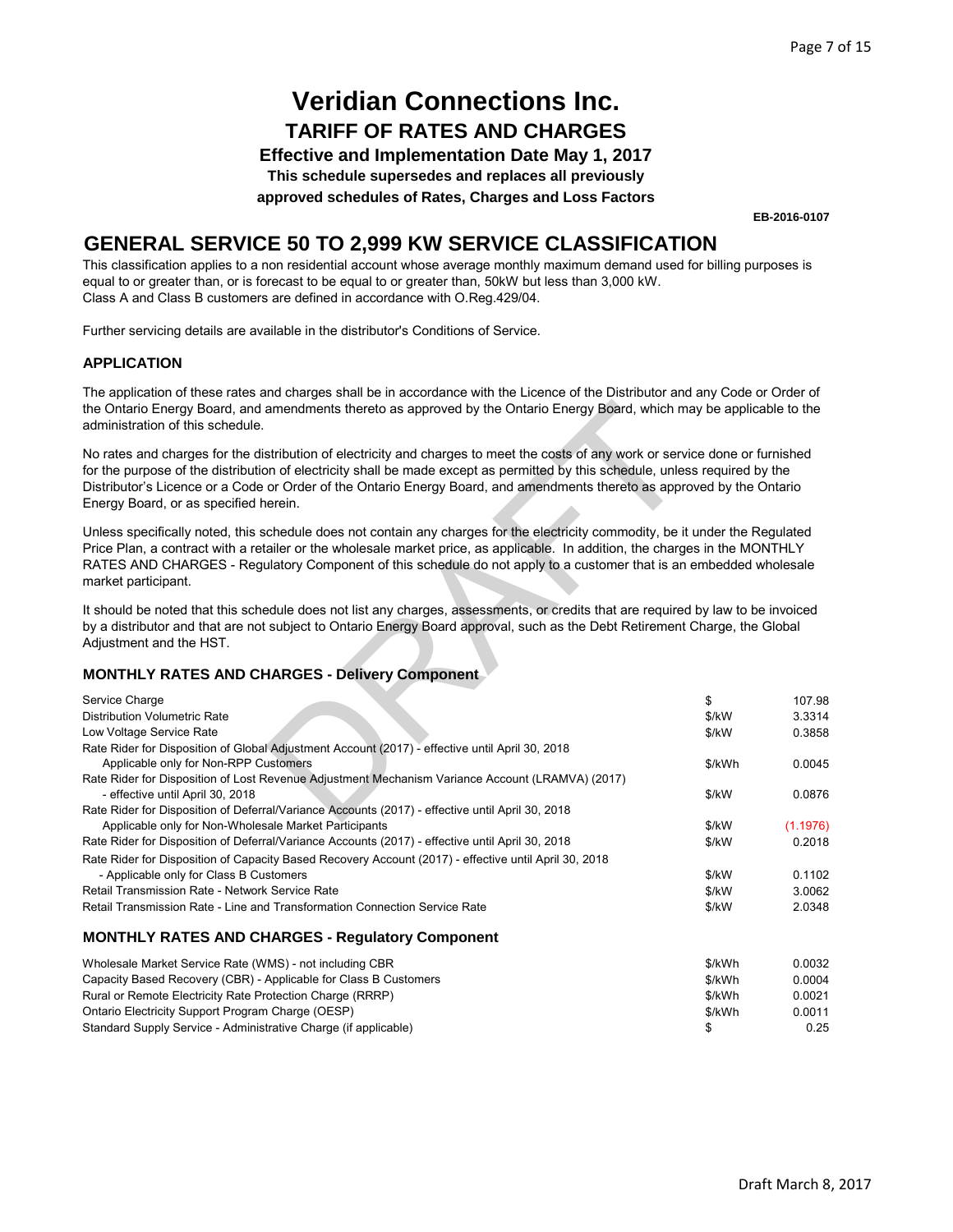**Effective and Implementation Date May 1, 2017**

**This schedule supersedes and replaces all previously**

**approved schedules of Rates, Charges and Loss Factors**

**EB-2016-0107**

### **GENERAL SERVICE 3,000 TO 4,999 KW SERVICE CLASSIFICATION**

This classification applies to a non residential account whose average peak demand used for billing purposes over the past twelve months is equal to or greater than, or forecast to be equal to or greater than, 3,000 kW but less than 5,000 kW.

Class A and Class B customers are defined in accordance with O.Reg.429/04.

Further servicing details are available in the distributor's Conditions of Service.

#### **APPLICATION**

| יוטוואטוב וח                                                                                                                                                                                                                                                                                                                                                                                                                         |        |          |
|--------------------------------------------------------------------------------------------------------------------------------------------------------------------------------------------------------------------------------------------------------------------------------------------------------------------------------------------------------------------------------------------------------------------------------------|--------|----------|
| The application of these rates and charges shall be in accordance with the Licence of the Distributor and any Code or Order of<br>the Ontario Energy Board, and amendments thereto as approved by the Ontario Energy Board, which may be applicable to the<br>administration of this schedule.                                                                                                                                       |        |          |
| No rates and charges for the distribution of electricity and charges to meet the costs of any work or service done or furnished<br>for the purpose of the distribution of electricity shall be made except as permitted by this schedule, unless required by the<br>Distributor's Licence or a Code or Order of the Ontario Energy Board, and amendments thereto as approved by the Ontario<br>Energy Board, or as specified herein. |        |          |
| Unless specifically noted, this schedule does not contain any charges for the electricity commodity, be it under the Regulated<br>Price Plan, a contract with a retailer or the wholesale market price, as applicable. In addition, the charges in the MONTHLY<br>RATES AND CHARGES - Regulatory Component of this schedule do not apply to a customer that is an embedded wholesale<br>market participant.                          |        |          |
| It should be noted that this schedule does not list any charges, assessments, or credits that are required by law to be invoiced<br>by a distributor and that are not subject to Ontario Energy Board approval, such as the Debt Retirement Charge, the Global<br>Adjustment and the HST.                                                                                                                                            |        |          |
| <b>MONTHLY RATES AND CHARGES - Delivery Component</b>                                                                                                                                                                                                                                                                                                                                                                                |        |          |
| Service Charge                                                                                                                                                                                                                                                                                                                                                                                                                       | \$     | 5,674.07 |
| <b>Distribution Volumetric Rate</b>                                                                                                                                                                                                                                                                                                                                                                                                  | \$/kW  | 2.1106   |
| Low Voltage Service Rate                                                                                                                                                                                                                                                                                                                                                                                                             | \$/kW  | 0.4346   |
| Rate Rider for Disposition of Global Adjustment Account (2017) - effective until April 30, 2018                                                                                                                                                                                                                                                                                                                                      |        |          |
| Applicable only for Non-RPP Customers                                                                                                                                                                                                                                                                                                                                                                                                | \$/kWh | 0.0045   |
| Rate Rider for Disposition of Lost Revenue Adjustment Mechanism Variance Account (LRAMVA) (2017)                                                                                                                                                                                                                                                                                                                                     | \$/kW  | 0.0057   |
| - effective until April 30, 2018<br>Rate Rider for Disposition of Deferral/Variance Accounts (2017) - effective until April 30, 2018                                                                                                                                                                                                                                                                                                 | \$/kW  | (1.0755) |
| Rate Rider for Disposition of Capacity Based Recovery Account (2017) - effective until April 30, 2018                                                                                                                                                                                                                                                                                                                                |        |          |
| - Applicable only for Class B Customers                                                                                                                                                                                                                                                                                                                                                                                              | \$/kW  | 0.1274   |
| Retail Transmission Rate - Network Service Rate                                                                                                                                                                                                                                                                                                                                                                                      | \$/kW  | 3.3121   |
| Retail Transmission Rate - Line and Transformation Connection Service Rate                                                                                                                                                                                                                                                                                                                                                           | \$/kW  | 2.2348   |
| <b>MONTHLY RATES AND CHARGES - Regulatory Component</b>                                                                                                                                                                                                                                                                                                                                                                              |        |          |
| Wholesale Market Service Rate (WMS) - not including CBR                                                                                                                                                                                                                                                                                                                                                                              | \$/kWh | 0.0032   |
| Capacity Based Recovery (CBR) - Applicable for Class B Customers                                                                                                                                                                                                                                                                                                                                                                     | \$/kWh | 0.0004   |
| Rural or Remote Electricity Rate Protection Charge (RRRP)                                                                                                                                                                                                                                                                                                                                                                            | \$/kWh | 0.0021   |
| Ontario Electricity Support Program Charge (OESP)                                                                                                                                                                                                                                                                                                                                                                                    | \$/kWh | 0.0011   |
| Standard Supply Service - Administrative Charge (if applicable)                                                                                                                                                                                                                                                                                                                                                                      | \$     | 0.25     |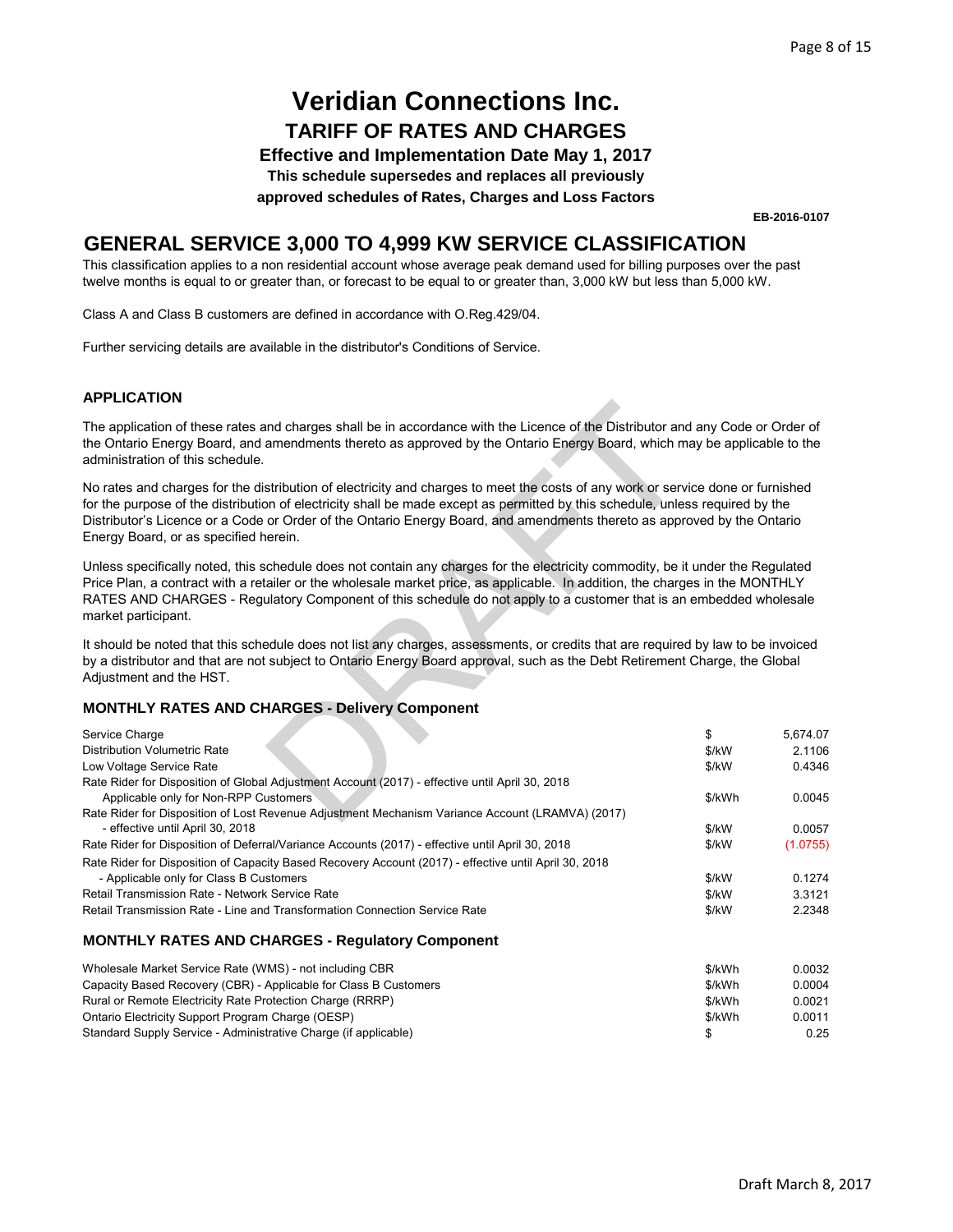**Effective and Implementation Date May 1, 2017**

**This schedule supersedes and replaces all previously**

**approved schedules of Rates, Charges and Loss Factors**

**EB-2016-0107**

### **LARGE USE SERVICE CLASSIFICATION**

This classification applies to an account whose average monthly maximum demand used for billing purposes is greater than, or is forecast to be greater than, 5,000 kW.

Class A and Class B customers are defined in accordance with O.Reg.429/04.

Further servicing details are available in the distributor's Conditions of Service.

#### **APPLICATION**

| The application of these rates and charges shall be in accordance with the Licence of the Distributor and any Code or Order of<br>the Ontario Energy Board, and amendments thereto as approved by the Ontario Energy Board, which may be applicable to the<br>administration of this schedule.                                                                                                                                       |        |          |
|--------------------------------------------------------------------------------------------------------------------------------------------------------------------------------------------------------------------------------------------------------------------------------------------------------------------------------------------------------------------------------------------------------------------------------------|--------|----------|
| No rates and charges for the distribution of electricity and charges to meet the costs of any work or service done or furnished<br>for the purpose of the distribution of electricity shall be made except as permitted by this schedule, unless required by the<br>Distributor's Licence or a Code or Order of the Ontario Energy Board, and amendments thereto as approved by the Ontario<br>Energy Board, or as specified herein. |        |          |
| Unless specifically noted, this schedule does not contain any charges for the electricity commodity, be it under the Regulated<br>Price Plan, a contract with a retailer or the wholesale market price, as applicable. In addition, the charges in the MONTHLY<br>RATES AND CHARGES - Regulatory Component of this schedule do not apply to a customer that is an embedded wholesale<br>market participant.                          |        |          |
| It should be noted that this schedule does not list any charges, assessments, or credits that are required by law to be invoiced<br>by a distributor and that are not subject to Ontario Energy Board approval, such as the Debt Retirement Charge, the Global<br>Adjustment and the HST.                                                                                                                                            |        |          |
| <b>MONTHLY RATES AND CHARGES - Delivery Component</b>                                                                                                                                                                                                                                                                                                                                                                                |        |          |
| Service Charge                                                                                                                                                                                                                                                                                                                                                                                                                       | \$     | 8,523.61 |
| <b>Distribution Volumetric Rate</b>                                                                                                                                                                                                                                                                                                                                                                                                  | \$/kW  | 2.9724   |
| Low Voltage Service Rate                                                                                                                                                                                                                                                                                                                                                                                                             | \$/kW  | 0.4157   |
| Rate Rider for Disposition of Lost Revenue Adjustment Mechanism Variance Account (LRAMVA) (2017)                                                                                                                                                                                                                                                                                                                                     |        |          |
| - effective until April 30, 2018                                                                                                                                                                                                                                                                                                                                                                                                     | \$/kW  | 0.1415   |
| Rate Rider for Disposition of Deferral/Variance Accounts (2017) - effective until April 30, 2018                                                                                                                                                                                                                                                                                                                                     | \$/kW  | (1.4208) |
| Retail Transmission Rate - Network Service Rate                                                                                                                                                                                                                                                                                                                                                                                      | \$/kW  | 3.3121   |
| Retail Transmission Rate - Line and Transformation Connection Service Rate                                                                                                                                                                                                                                                                                                                                                           | \$/kW  | 2.2348   |
| <b>MONTHLY RATES AND CHARGES - Regulatory Component</b>                                                                                                                                                                                                                                                                                                                                                                              |        |          |
| Wholesale Market Service Rate (WMS) - not including CBR                                                                                                                                                                                                                                                                                                                                                                              | \$/kWh | 0.0032   |
| Capacity Based Recovery (CBR) - Applicable for Class B Customers                                                                                                                                                                                                                                                                                                                                                                     | \$/kWh | 0.0004   |
| Rural or Remote Electricity Rate Protection Charge (RRRP)                                                                                                                                                                                                                                                                                                                                                                            | \$/kWh | 0.0021   |
| Ontario Electricity Support Program Charge (OESP)                                                                                                                                                                                                                                                                                                                                                                                    | \$/kWh | 0.0011   |
| Standard Supply Service - Administrative Charge (if applicable)                                                                                                                                                                                                                                                                                                                                                                      | \$     | 0.25     |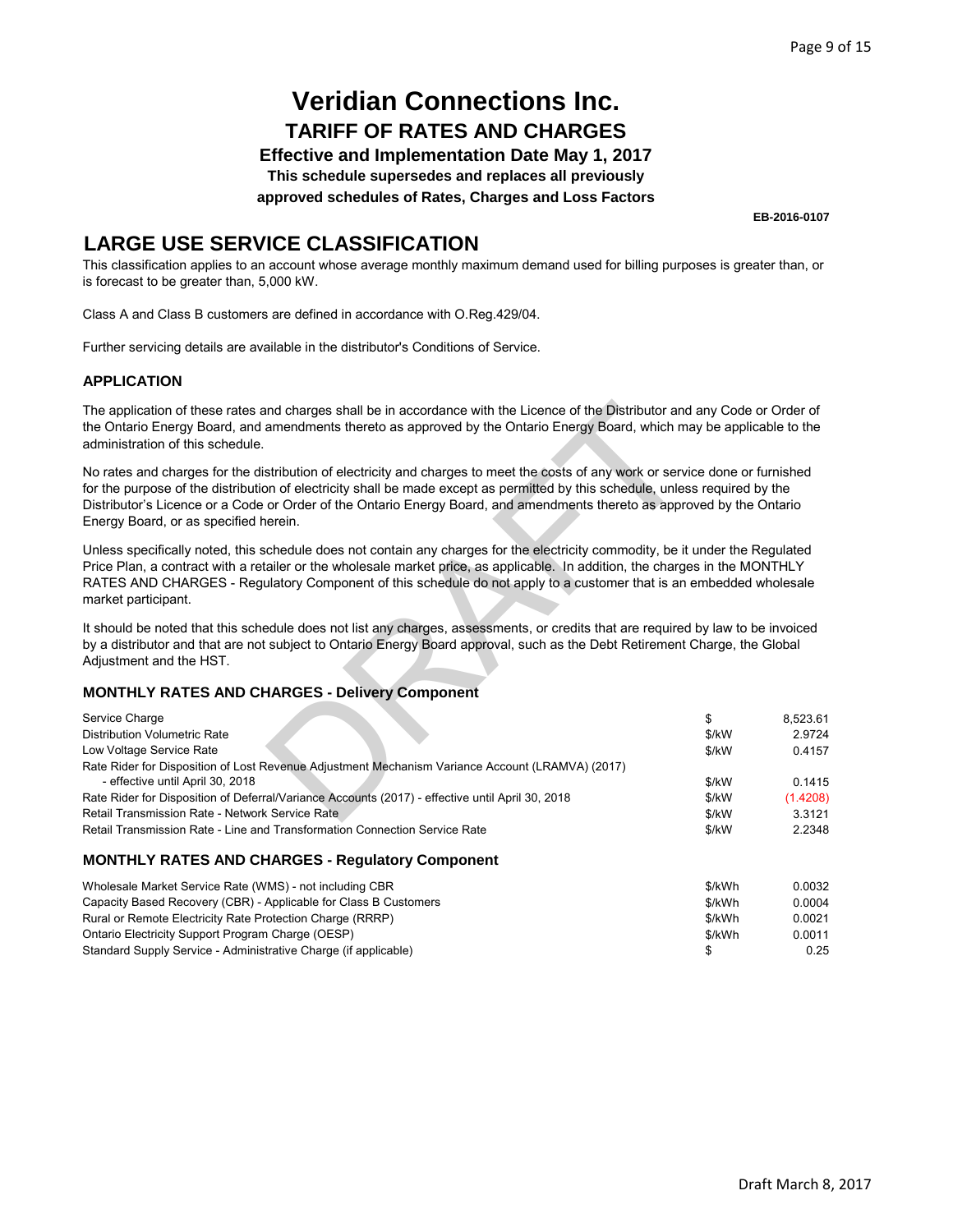**Effective and Implementation Date May 1, 2017**

**This schedule supersedes and replaces all previously**

**approved schedules of Rates, Charges and Loss Factors**

**EB-2016-0107**

### **UNMETERED SCATTERED LOAD SERVICE CLASSIFICATION**

In general, all services will be metered. However, certain types of electrical loads are not practical to meter, or the cost of metering represents an inordinate expense to both the Customer and Veridian. Such connections include cable TV power packs, bus shelters, telephone booths, traffic lights, railway crossings, etc. These situations can be managed through a controlled connection and a pre-defined basis for estimating consumption.

Class B consumers are defined in accordance with O. Reg. 429/04.

Further servicing details are available in the distributor's Conditions of Service.

#### **APPLICATION**

| <b>APPLICATION</b>                                                                                                                                                                                                                                                                                                                                                                                                                   |                                      |                                      |
|--------------------------------------------------------------------------------------------------------------------------------------------------------------------------------------------------------------------------------------------------------------------------------------------------------------------------------------------------------------------------------------------------------------------------------------|--------------------------------------|--------------------------------------|
| The application of these rates and charges shall be in accordance with the Licence of the Distributor and any Code or Order of<br>the Ontario Energy Board, and amendments thereto as approved by the Ontario Energy Board, which may be applicable to the<br>administration of this schedule.                                                                                                                                       |                                      |                                      |
| No rates and charges for the distribution of electricity and charges to meet the costs of any work or service done or furnished<br>for the purpose of the distribution of electricity shall be made except as permitted by this schedule, unless required by the<br>Distributor's Licence or a Code or Order of the Ontario Energy Board, and amendments thereto as approved by the Ontario<br>Energy Board, or as specified herein. |                                      |                                      |
| Unless specifically noted, this schedule does not contain any charges for the electricity commodity, be it under the Regulated<br>Price Plan, a contract with a retailer or the wholesale market price, as applicable. In addition, the charges in the MONTHLY<br>RATES AND CHARGES - Regulatory Component of this schedule do not apply to a customer that is an embedded wholesale<br>market participant.                          |                                      |                                      |
| It should be noted that this schedule does not list any charges, assessments, or credits that are required by law to be invoiced<br>by a distributor and that are not subject to Ontario Energy Board approval, such as the Debt Retirement Charge, the Global<br>Adjustment and the HST.                                                                                                                                            |                                      |                                      |
| <b>MONTHLY RATES AND CHARGES - Delivery Component</b>                                                                                                                                                                                                                                                                                                                                                                                |                                      |                                      |
| Service Charge (per connection)<br><b>Distribution Volumetric Rate</b><br>Low Voltage Service Rate<br>Rate Rider for Disposition of Global Adjustment Account (2017) - effective until April 30, 2018                                                                                                                                                                                                                                | \$<br>\$/kWh<br>\$/kWh               | 6.89<br>0.0169<br>0.0009             |
| Applicable only for Non-RPP Customers<br>Rate Rider for Disposition of Deferral/Variance Accounts (2017) - effective until April 30, 2018<br>Rate Rider for Disposition of Capacity Based Recovery Account (2017) - effective until April 30, 2018                                                                                                                                                                                   | \$/kWh<br>\$/kWh                     | 0.0045<br>(0.0024)                   |
| - Applicable only for Class B Customers<br>Retail Transmission Rate - Network Service Rate<br>Retail Transmission Rate - Line and Transformation Connection Service Rate                                                                                                                                                                                                                                                             | \$/kWh<br>\$/kWh<br>\$/kWh           | 0.0003<br>0.0062<br>0.0043           |
| <b>MONTHLY RATES AND CHARGES - Regulatory Component</b>                                                                                                                                                                                                                                                                                                                                                                              |                                      |                                      |
| Wholesale Market Service Rate (WMS) - not including CBR<br>Capacity Based Recovery (CBR) - Applicable for Class B Customers<br>Rural or Remote Electricity Rate Protection Charge (RRRP)<br>Ontario Electricity Support Program Charge (OESP)                                                                                                                                                                                        | \$/kWh<br>\$/kWh<br>\$/kWh<br>\$/kWh | 0.0032<br>0.0004<br>0.0021<br>0.0011 |
| Standard Supply Service - Administrative Charge (if applicable)                                                                                                                                                                                                                                                                                                                                                                      | \$                                   | 0.25                                 |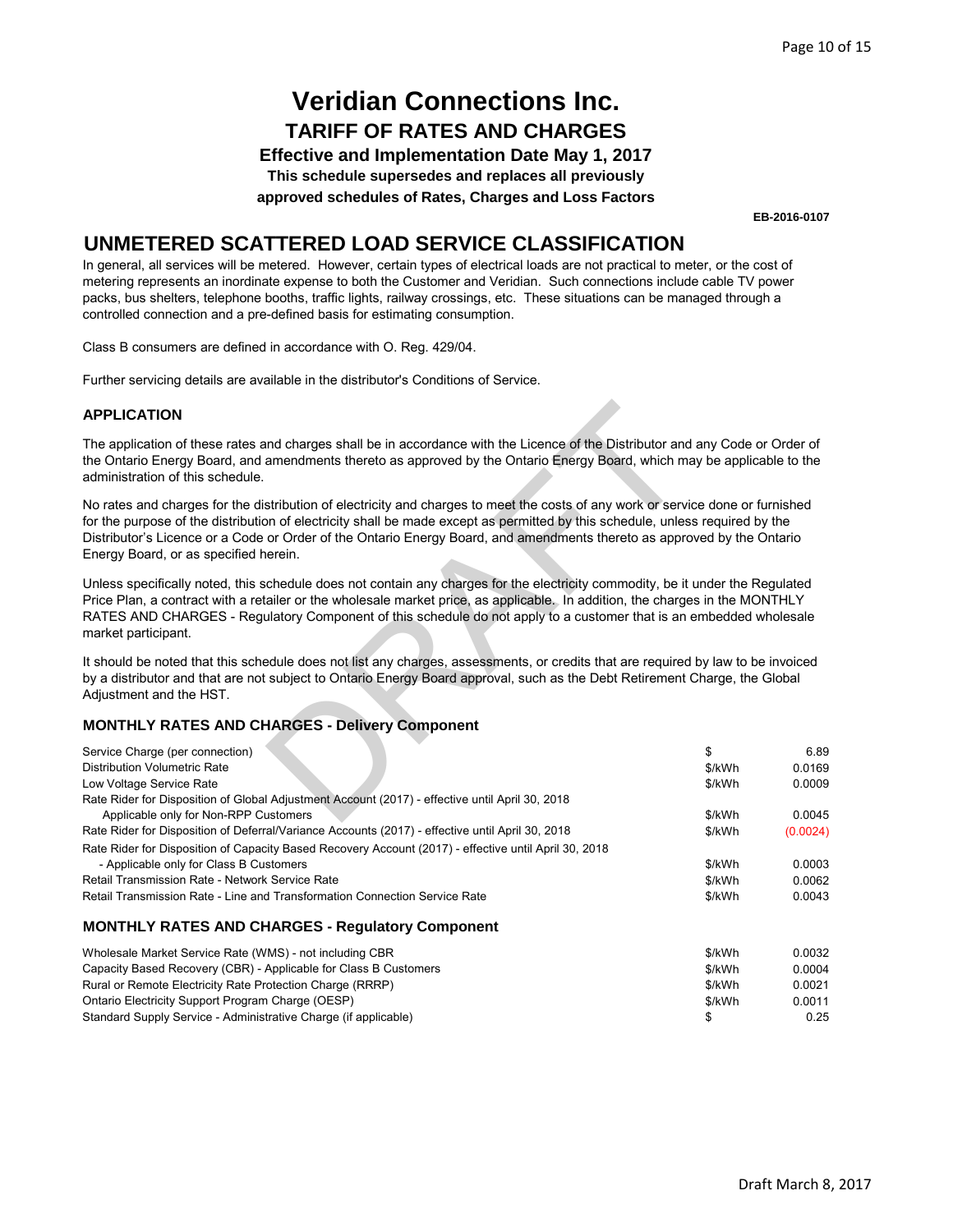**Effective and Implementation Date May 1, 2017**

**This schedule supersedes and replaces all previously**

**approved schedules of Rates, Charges and Loss Factors**

**EB-2016-0107**

### **SENTINEL LIGHTING SERVICE CLASSIFICATION**

Sentinel lights (dusk-to-dawn) connected to unmetered wires will have a flat rate monthly energy charge added to the regular customer bill.

Class B consumers are defined in accordance with O. Reg. 429/04.

Further servicing details are available in the distributor's Conditions of Service.

#### **APPLICATION**

#### **MONTHLY RATES AND CHARGES - Delivery Component**

| The application of these rates and charges shall be in accordance with the Licence of the Distributor and any Code or Order of<br>the Ontario Energy Board, and amendments thereto as approved by the Ontario Energy Board, which may be applicable to the<br>administration of this schedule.                                                                                                                                       |        |          |
|--------------------------------------------------------------------------------------------------------------------------------------------------------------------------------------------------------------------------------------------------------------------------------------------------------------------------------------------------------------------------------------------------------------------------------------|--------|----------|
| No rates and charges for the distribution of electricity and charges to meet the costs of any work or service done or furnished<br>for the purpose of the distribution of electricity shall be made except as permitted by this schedule, unless required by the<br>Distributor's Licence or a Code or Order of the Ontario Energy Board, and amendments thereto as approved by the Ontario<br>Energy Board, or as specified herein. |        |          |
| Unless specifically noted, this schedule does not contain any charges for the electricity commodity, be it under the Regulated<br>Price Plan, a contract with a retailer or the wholesale market price, as applicable. In addition, the charges in the MONTHLY<br>RATES AND CHARGES - Regulatory Component of this schedule do not apply to a customer that is an embedded wholesale<br>market participant.                          |        |          |
| It should be noted that this schedule does not list any charges, assessments, or credits that are required by law to be invoiced<br>by a distributor and that are not subject to Ontario Energy Board approval, such as the Debt Retirement Charge, the Global<br>Adjustment and the HST.                                                                                                                                            |        |          |
| <b>MONTHLY RATES AND CHARGES - Delivery Component</b>                                                                                                                                                                                                                                                                                                                                                                                |        |          |
| Service Charge                                                                                                                                                                                                                                                                                                                                                                                                                       | \$     | 4.54     |
| <b>Distribution Volumetric Rate</b>                                                                                                                                                                                                                                                                                                                                                                                                  | \$/kW  | 13.7229  |
| Low Voltage Service Rate                                                                                                                                                                                                                                                                                                                                                                                                             | \$/kW  | 0.2505   |
| Rate Rider for Disposition of Global Adjustment Account (2017) - effective until April 30, 2018                                                                                                                                                                                                                                                                                                                                      |        |          |
| Applicable only for Non-RPP Customers                                                                                                                                                                                                                                                                                                                                                                                                | \$/kWh | 0.0045   |
| Rate Rider for Disposition of Deferral/Variance Accounts (2017) - effective until April 30, 2018                                                                                                                                                                                                                                                                                                                                     | \$/kW  | (0.8682) |
| Rate Rider for Disposition of Capacity Based Recovery Account (2017) - effective until April 30, 2018<br>- Applicable only for Class B Customers                                                                                                                                                                                                                                                                                     | \$/kW  | 0.0969   |
| Retail Transmission Rate - Network Service Rate                                                                                                                                                                                                                                                                                                                                                                                      | \$/kW  | 1.8751   |
| Retail Transmission Rate - Line and Transformation Connection Service Rate                                                                                                                                                                                                                                                                                                                                                           | \$/kW  | 1.2793   |
| <b>MONTHLY RATES AND CHARGES - Regulatory Component</b>                                                                                                                                                                                                                                                                                                                                                                              |        |          |
| Wholesale Market Service Rate (WMS) - not including CBR                                                                                                                                                                                                                                                                                                                                                                              | \$/kWh | 0.0032   |
| Capacity Based Recovery (CBR) - Applicable for Class B Customers                                                                                                                                                                                                                                                                                                                                                                     | \$/kWh | 0.0004   |
| Rural or Remote Electricity Rate Protection Charge (RRRP)                                                                                                                                                                                                                                                                                                                                                                            | \$/kWh | 0.0021   |

\$/kWh 0.0011 \$ 0.25 Ontario Electricity Support Program Charge (OESP) Standard Supply Service - Administrative Charge (if applicable)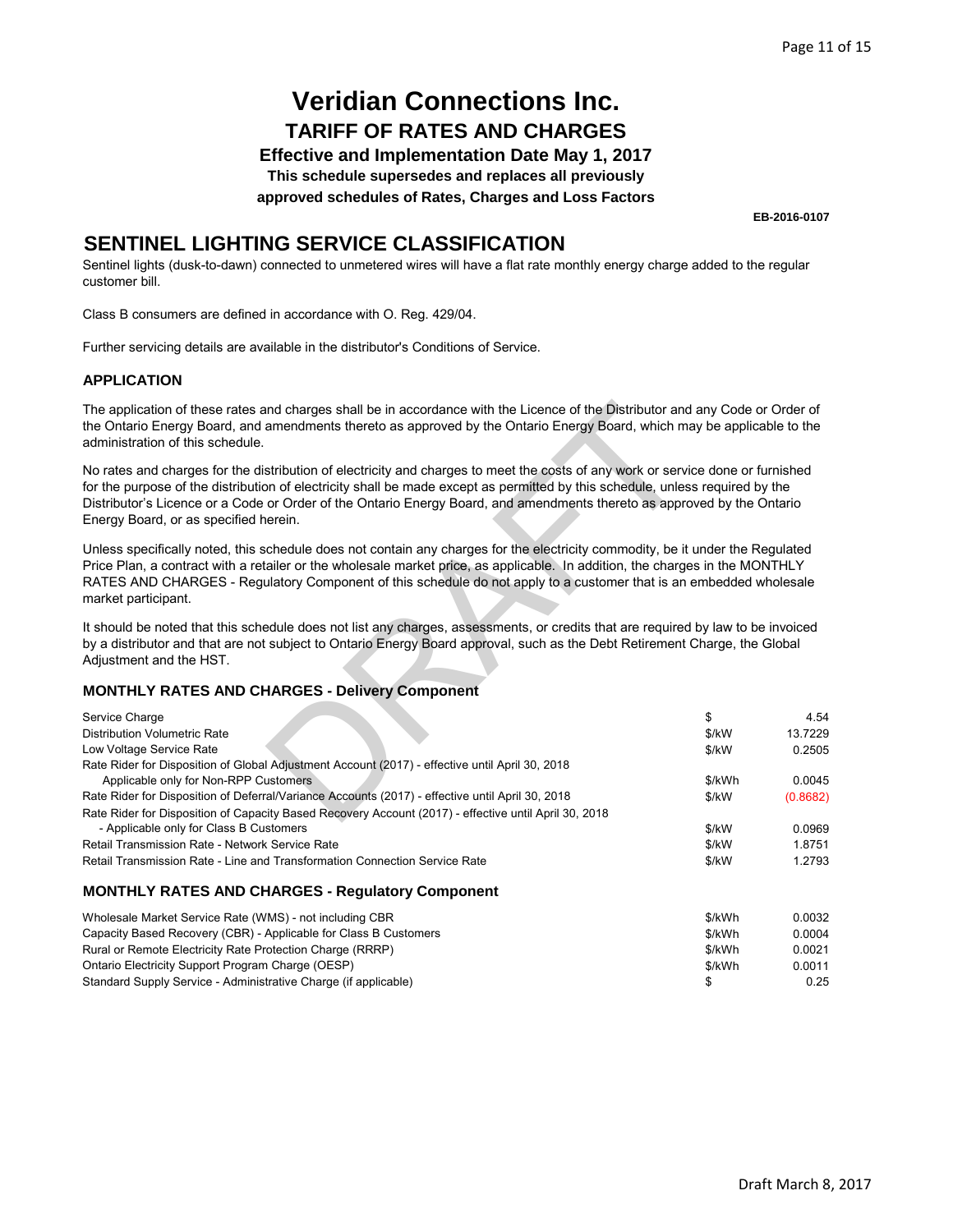**Effective and Implementation Date May 1, 2017**

**This schedule supersedes and replaces all previously**

**approved schedules of Rates, Charges and Loss Factors**

**EB-2016-0107**

### **STREET LIGHTING SERVICE CLASSIFICATION**

All services supplied to street or roadway lighting equipment owned by or operated for a municipality or the Province of Ontario shall be classified as Street Lighting Service.

Class B consumers are defined in accordance with O. Reg. 429/04.

Further servicing details are available in the distributor's Conditions of Service.

#### **APPLICATION**

| The application of these rates and charges shall be in accordance with the Licence of the Distributor and any Code or Order of<br>the Ontario Energy Board, and amendments thereto as approved by the Ontario Energy Board, which may be applicable to the<br>administration of this schedule.                                                                                                                                       |        |          |
|--------------------------------------------------------------------------------------------------------------------------------------------------------------------------------------------------------------------------------------------------------------------------------------------------------------------------------------------------------------------------------------------------------------------------------------|--------|----------|
| No rates and charges for the distribution of electricity and charges to meet the costs of any work or service done or furnished<br>for the purpose of the distribution of electricity shall be made except as permitted by this schedule, unless required by the<br>Distributor's Licence or a Code or Order of the Ontario Energy Board, and amendments thereto as approved by the Ontario<br>Energy Board, or as specified herein. |        |          |
| Unless specifically noted, this schedule does not contain any charges for the electricity commodity, be it under the Regulated<br>Price Plan, a contract with a retailer or the wholesale market price, as applicable. In addition, the charges in the MONTHLY<br>RATES AND CHARGES - Regulatory Component of this schedule do not apply to a customer that is an embedded wholesale<br>market participant.                          |        |          |
| It should be noted that this schedule does not list any charges, assessments, or credits that are required by law to be invoiced<br>by a distributor and that are not subject to Ontario Energy Board approval, such as the Debt Retirement Charge, the Global<br>Adjustment and the HST.                                                                                                                                            |        |          |
| <b>MONTHLY RATES AND CHARGES - Delivery Component</b>                                                                                                                                                                                                                                                                                                                                                                                |        |          |
| Service Charge (per light)                                                                                                                                                                                                                                                                                                                                                                                                           | \$     | 0.70     |
| Distribution Volumetric Rate                                                                                                                                                                                                                                                                                                                                                                                                         | \$/kW  | 3.7524   |
| Low Voltage Service Rate                                                                                                                                                                                                                                                                                                                                                                                                             | \$/kW  | 0.2618   |
| Rate Rider for Disposition of Global Adjustment Account (2017) - effective until April 30, 2018                                                                                                                                                                                                                                                                                                                                      |        |          |
| Applicable only for Non-RPP Customers                                                                                                                                                                                                                                                                                                                                                                                                | \$/kWh | 0.0045   |
| Rate Rider for Disposition of Lost Revenue Adjustment Mechanism Variance Account (LRAMVA) (2017)                                                                                                                                                                                                                                                                                                                                     |        |          |
| - effective until April 30, 2018                                                                                                                                                                                                                                                                                                                                                                                                     | \$/kW  | 0.1118   |
| Rate Rider for Disposition of Deferral/Variance Accounts (2017) - effective until April 30, 2018                                                                                                                                                                                                                                                                                                                                     | \$/kW  | (0.8652) |
| Rate Rider for Disposition of Capacity Based Recovery Account (2017) - effective until April 30, 2018<br>- Applicable only for Class B Customers                                                                                                                                                                                                                                                                                     | \$/kW  | 0.0965   |
| Retail Transmission Rate - Network Service Rate                                                                                                                                                                                                                                                                                                                                                                                      | \$/kW  | 1.9744   |
| Retail Transmission Rate - Line and Transformation Connection Service Rate                                                                                                                                                                                                                                                                                                                                                           | \$/kW  | 1.3369   |
|                                                                                                                                                                                                                                                                                                                                                                                                                                      |        |          |
| <b>MONTHLY RATES AND CHARGES - Regulatory Component</b>                                                                                                                                                                                                                                                                                                                                                                              |        |          |
| Wholesale Market Service Rate (WMS) - not including CBR                                                                                                                                                                                                                                                                                                                                                                              | \$/kWh | 0.0032   |
| Capacity Based Recovery (CBR) - Applicable for Class B Customers                                                                                                                                                                                                                                                                                                                                                                     | \$/kWh | 0.0004   |
| Rural or Remote Electricity Rate Protection Charge (RRRP)                                                                                                                                                                                                                                                                                                                                                                            | \$/kWh | 0.0021   |
| Ontario Electricity Support Program Charge (OESP)                                                                                                                                                                                                                                                                                                                                                                                    | \$/kWh | 0.0011   |
| Standard Supply Service - Administrative Charge (if applicable)                                                                                                                                                                                                                                                                                                                                                                      | \$     | 0.25     |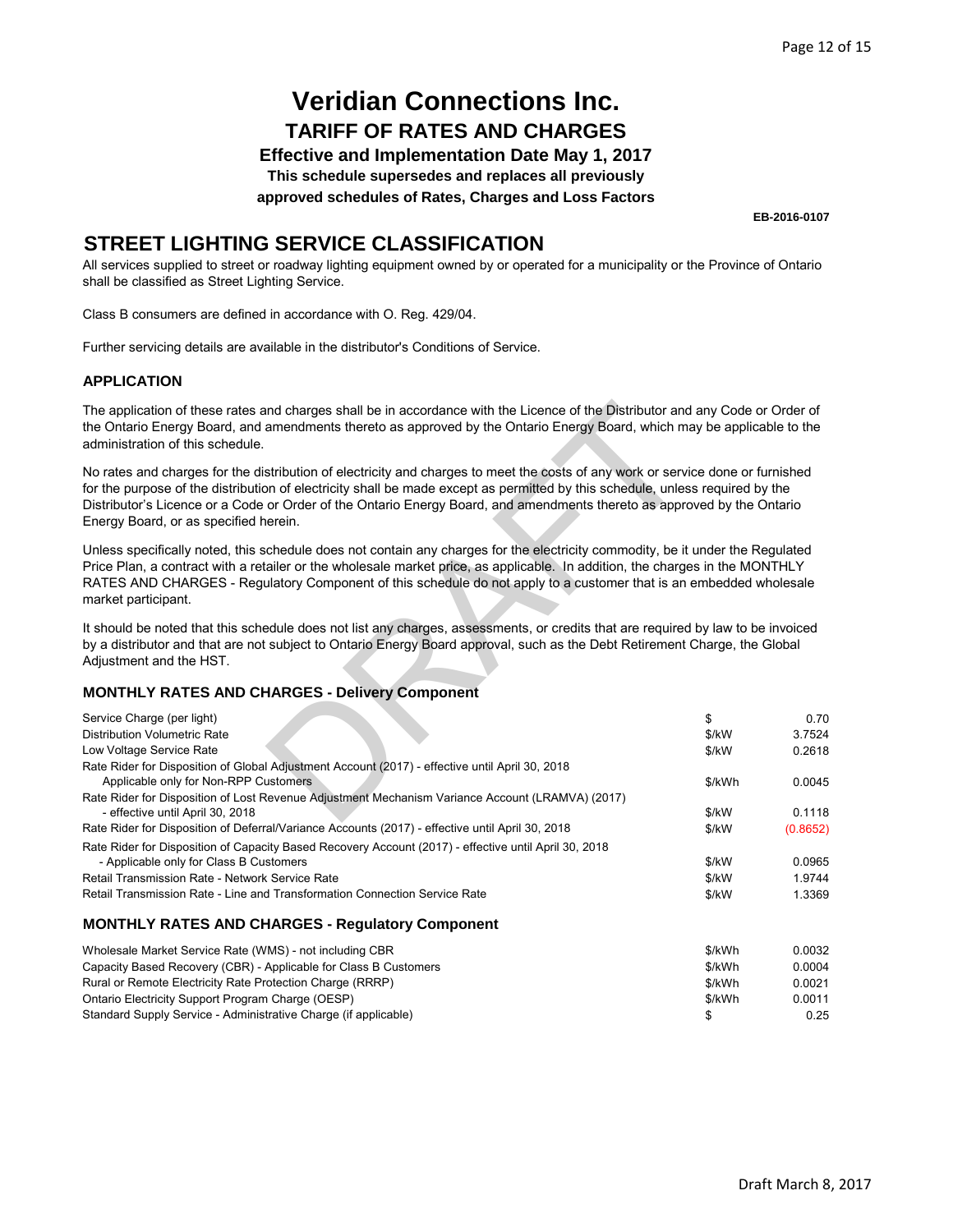**Effective and Implementation Date May 1, 2017 This schedule supersedes and replaces all previously**

**approved schedules of Rates, Charges and Loss Factors**

**EB-2016-0107**

### **microFIT SERVICE CLASSIFICATION**

This classification applies to an electricity generation facility contracted under the Independent Electricity System Operator's microFIT program and connected to the distributor's distribution system. Further servicing details are available in the distributor's Conditions of Service.

#### **APPLICATION**

The application of these rates and charges shall be in accordance with the Licence of the Distributor and any Code or Order of the Ontario Energy Board, and amendments thereto as approved by the Ontario Energy Board, which may be applicable to the administration of this schedule.

No rates and charges for the distribution of electricity and charges to meet the costs of any work or service done or furnished for the purpose of the distribution of electricity shall be made except as permitted by this schedule, unless required by the Distributor's Licence or a Code or Order of the Ontario Energy Board, and amendments thereto as approved by the Ontario Energy Board, or as specified herein. stribution of electricity and charges to meet the costs of any work or service of electricity shall be made except as permitted by this schedule, unles or Order of the Ontario Energy Board, and amendments thereto as approx

Unless specifically noted, this schedule does not contain any charges for the electricity commodity, be it under the Regulated Price Plan, a contract with a retailer or the wholesale market price, as applicable.

It should be noted that this schedule does not list any charges, assessments, or credits that are required by law to be invoiced by a distributor and that are not subject to Ontario Energy Board approval, such as the Debt Retirement Charge, the Global Adjustment and the HST.

#### **MONTHLY RATES AND CHARGES - Delivery Component**

Service Charge

 $$ 5.40$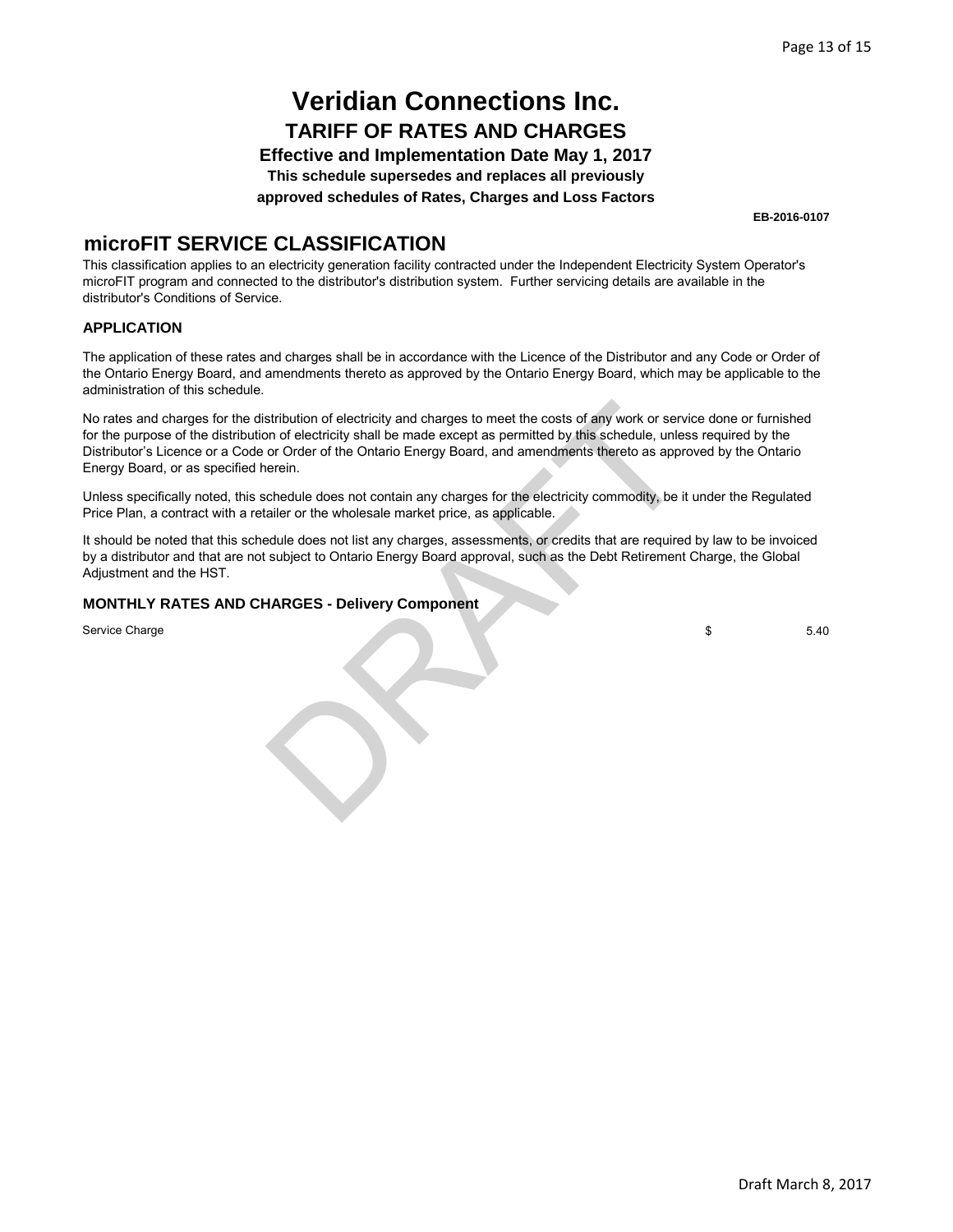**EB-2016-0107**

## **Veridian Connections Inc. TARIFF OF RATES AND CHARGES**

**Effective and Implementation Date May 1, 2017**

**This schedule supersedes and replaces all previously**

**approved schedules of Rates, Charges and Loss Factors**

| <b>ALLOWANCES</b>                                                                            |  |
|----------------------------------------------------------------------------------------------|--|
| . The mode manager Allers manager of the Company blue in the state of the Hillian Indian and |  |

| Transformer Allowance for Ownership - per kW of billing demand/month                      | \$/kW | (0.60) |
|-------------------------------------------------------------------------------------------|-------|--------|
| Primary Metering Allowance for transformer losses - applied to measured demand and energy |       | (1.00) |

## **SPECIFIC SERVICE CHARGES**

The application of these rates and charges shall be in accordance with the Licence of the Distributor and any Code or Order of the Ontario Energy Board, and amendments thereto as approved by the Ontario Energy Board, which may be applicable to the administration of this schedule.

No charges to meet the costs of any work or service done or furnished for the purpose of the distribution of electricity shall be made except as permitted by this schedule, unless required by the Distributor's Licence or a Code or Order of the Ontario Energy Board, and amendments thereto as approved by the Ontario Energy Board, or as specified herein.

| IND Charges to meet the costs of any work or service done or furnished for the purpose or the distribution or electricity shall be<br>made except as permitted by this schedule, unless required by the Distributor's Licence or a Code or Order of the Ontario                           |               |          |
|-------------------------------------------------------------------------------------------------------------------------------------------------------------------------------------------------------------------------------------------------------------------------------------------|---------------|----------|
| Energy Board, and amendments thereto as approved by the Ontario Energy Board, or as specified herein.                                                                                                                                                                                     |               |          |
| It should be noted that this schedule does not list any charges, assessments, or credits that are required by law to be invoiced<br>by a distributor and that are not subject to Ontario Energy Board approval, such as the Debt Retirement Charge, the Global<br>Adjustment and the HST. |               |          |
| <b>Customer Administration</b>                                                                                                                                                                                                                                                            |               |          |
| Arrears certificate                                                                                                                                                                                                                                                                       | \$            | 15.00    |
| Statement of account                                                                                                                                                                                                                                                                      | \$            | 15.00    |
| Request for other billing information                                                                                                                                                                                                                                                     | \$            | 15.00    |
| Easement letter                                                                                                                                                                                                                                                                           | \$            | 15.00    |
| Account history                                                                                                                                                                                                                                                                           | \$            | 15.00    |
| Credit reference/credit check (plus credit agency costs)                                                                                                                                                                                                                                  | \$            | 15.00    |
| Returned cheque (plus bank charges)                                                                                                                                                                                                                                                       | \$            | 15.00    |
| Account set up charge/change of occupancy charge (plus credit agency costs if applicable)                                                                                                                                                                                                 | \$            | 30.00    |
| Special meter reads                                                                                                                                                                                                                                                                       | \$            | 30.00    |
| Meter dispute charge plus Measurement Canada fees (if meter found correct)                                                                                                                                                                                                                | \$            | 30.00    |
| <b>Non-Payment of Account</b>                                                                                                                                                                                                                                                             |               |          |
| Late payment - per month                                                                                                                                                                                                                                                                  | $\frac{0}{0}$ | 1.50     |
| Late payment - per annum                                                                                                                                                                                                                                                                  | %             | 19.56    |
| Collection of account charge - no disconnection                                                                                                                                                                                                                                           | \$            | 30.00    |
| Disconnect/reconnect at meter - during regular hours                                                                                                                                                                                                                                      | \$            | 65.00    |
| Disconnect/reconnect at meter - after regular hours                                                                                                                                                                                                                                       | \$            | 185.00   |
| Install/remove load control device - during regular hours                                                                                                                                                                                                                                 | \$            | 65.00    |
| Install/remove load control device - after regular hours                                                                                                                                                                                                                                  | \$            | 185.00   |
| <b>Other</b>                                                                                                                                                                                                                                                                              |               |          |
| Disconnect/reconnect at meter - during regular hours                                                                                                                                                                                                                                      | \$            | 65.00    |
| Disconnect/reconnect at meter - after regular hours                                                                                                                                                                                                                                       | \$            | 185.00   |
| Temporary service - install & remove - overhead - no transformer                                                                                                                                                                                                                          | \$            | 500.00   |
| Temporary service - install & remove - overhead - with transformer                                                                                                                                                                                                                        | \$            | 1,000.00 |
| Specific charge for access to the power poles - \$/pole/year                                                                                                                                                                                                                              |               |          |
| (with the exeception of wireless attachments)                                                                                                                                                                                                                                             | \$            | 22.35    |
| Customer substation isolation - after hours                                                                                                                                                                                                                                               | \$            | 905.00   |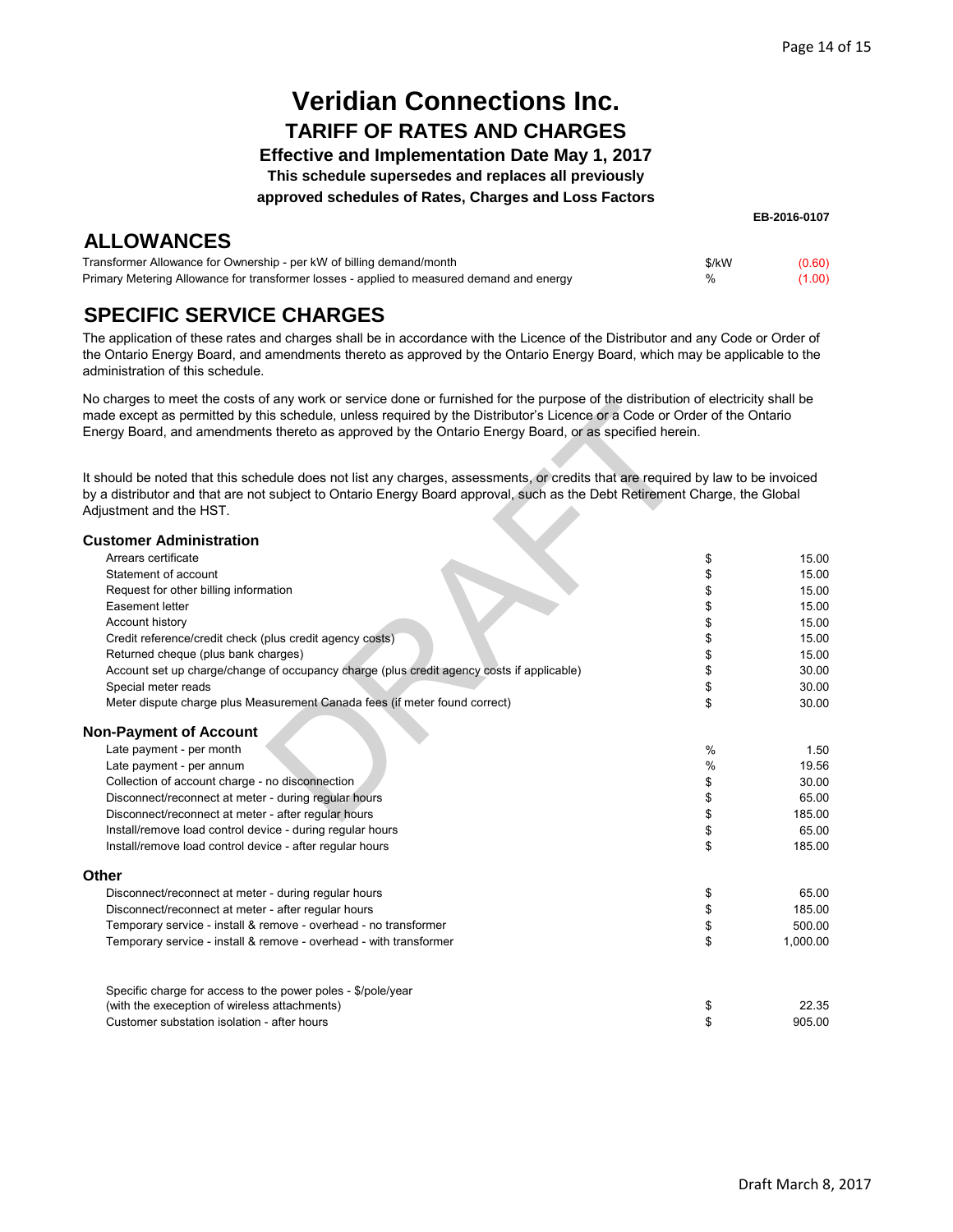**Effective and Implementation Date May 1, 2017 This schedule supersedes and replaces all previously**

**approved schedules of Rates, Charges and Loss Factors**

**EB-2016-0107**

## **RETAIL SERVICE CHARGES (if applicable)**

The application of these rates and charges shall be in accordance with the Licence of the Distributor and any Code or Order of the Ontario Energy Board, and amendments thereto as approved by the Ontario Energy Board, which may be applicable to the administration of this schedule.

No rates and charges for the distribution of electricity and charges to meet the costs of any work or service done or furnished for the purpose of the distribution of electricity shall be made except as permitted by this schedule, unless required by the Distributor's Licence or a Code or Order of the Ontario Energy Board, and amendments thereto as approved by the Ontario Energy Board, or as specified herein.

| Unless specifically noted, this schedule does not contain any charges for the electricity commodity, be it under the Regulated<br>Price Plan, a contract with a retailer or the wholesale market price, as applicable.                                                                    |         |           |
|-------------------------------------------------------------------------------------------------------------------------------------------------------------------------------------------------------------------------------------------------------------------------------------------|---------|-----------|
| It should be noted that this schedule does not list any charges, assessments, or credits that are required by law to be invoiced<br>by a distributor and that are not subject to Ontario Energy Board approval, such as the Debt Retirement Charge, the Global<br>Adjustment and the HST. |         |           |
| Retail Service Charges refer to services provided by a distributor to retailers or customers related to the supply of competitive<br>electricity.                                                                                                                                         |         |           |
| One-time charge, per retailer, to establish the service agreement between the distributor and the retailer                                                                                                                                                                                | \$      | 100.00    |
| Monthly Fixed Charge, per retailer                                                                                                                                                                                                                                                        |         | 20.00     |
| Monthly Variable Charge, per customer, per retailer                                                                                                                                                                                                                                       | \$/cut. | 0.50      |
| Distributor-consolidated billing monthly charge, per customer, per retailer                                                                                                                                                                                                               | \$/cut. | 0.30      |
| Retailer-consolidated billing monthly credit, per customer, per retailer                                                                                                                                                                                                                  | \$/cut. | (0.30)    |
| Service Transaction Requests (STR)                                                                                                                                                                                                                                                        |         |           |
| Request fee, per request, applied to the requesting party                                                                                                                                                                                                                                 | \$      | 0.25      |
| Processing fee, per request, applied to the requesting party                                                                                                                                                                                                                              | \$      | 0.50      |
| Request for customer information as outlined in Section 10.6.3 and Chapter 11 of the Retail                                                                                                                                                                                               |         |           |
| Settlement Code directly to retailers and customers, if not delivered electronically through the                                                                                                                                                                                          |         |           |
| Electronic Business Transaction (EBT) system, applied to the requesting party                                                                                                                                                                                                             |         |           |
| Up to twice a year                                                                                                                                                                                                                                                                        | \$      | no charge |
| More than twice a year, per request (plus incremental delivery costs)                                                                                                                                                                                                                     | \$      | 2.00      |
| <b>LOSS FACTORS</b>                                                                                                                                                                                                                                                                       |         |           |
| If the distributor is not capable of prorating changed loss factors jointly with distribution rates, the revised loss factors will be implemented upon<br>the first subsequent billing for each billing cycle                                                                             |         |           |

## **LOSS FACTORS**

If the distributor is not capable of prorating changed loss factors jointly with distribution rates, the revised loss factors will be implemented upon the first subsequent billing for each billing cycle.

| Total Loss Factor - Secondary Metered Customer < 5,000 kW | 1.0482 |
|-----------------------------------------------------------|--------|
| Total Loss Factor - Secondary Metered Customer > 5,000 kW | 1.0146 |
| Total Loss Factor - Primary Metered Customer < 5,000 kW   | 1.0344 |
| Total Loss Factor - Primary Metered Customer > 5,000 kW   | 1.0045 |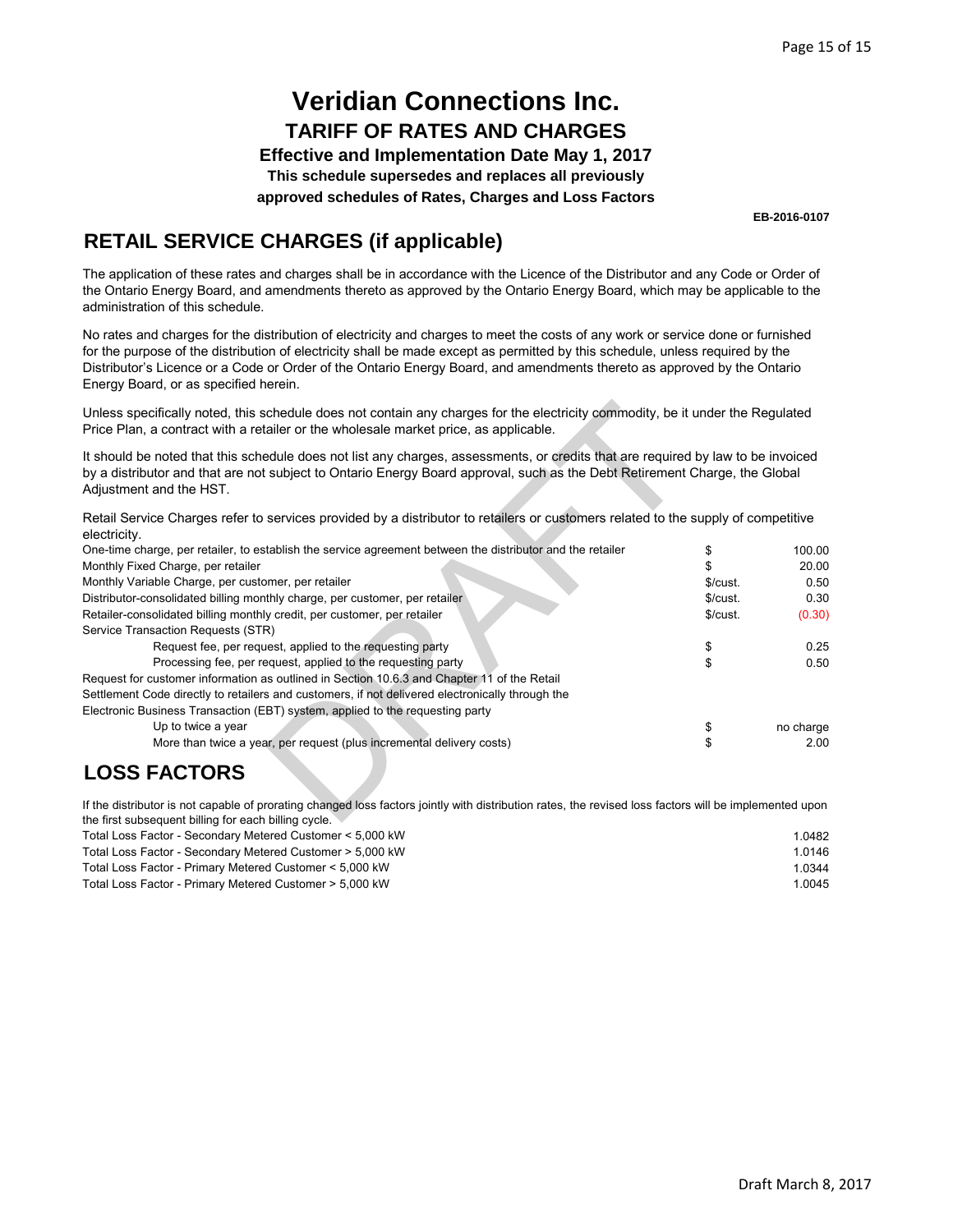**Schedule B**

**To Decision and Rate Order**

**List of Rates and Charges Not Affected by the Price Cap or Annual IR Index**

**OEB File No: EB-2016-0107**

**DATED: [date]**